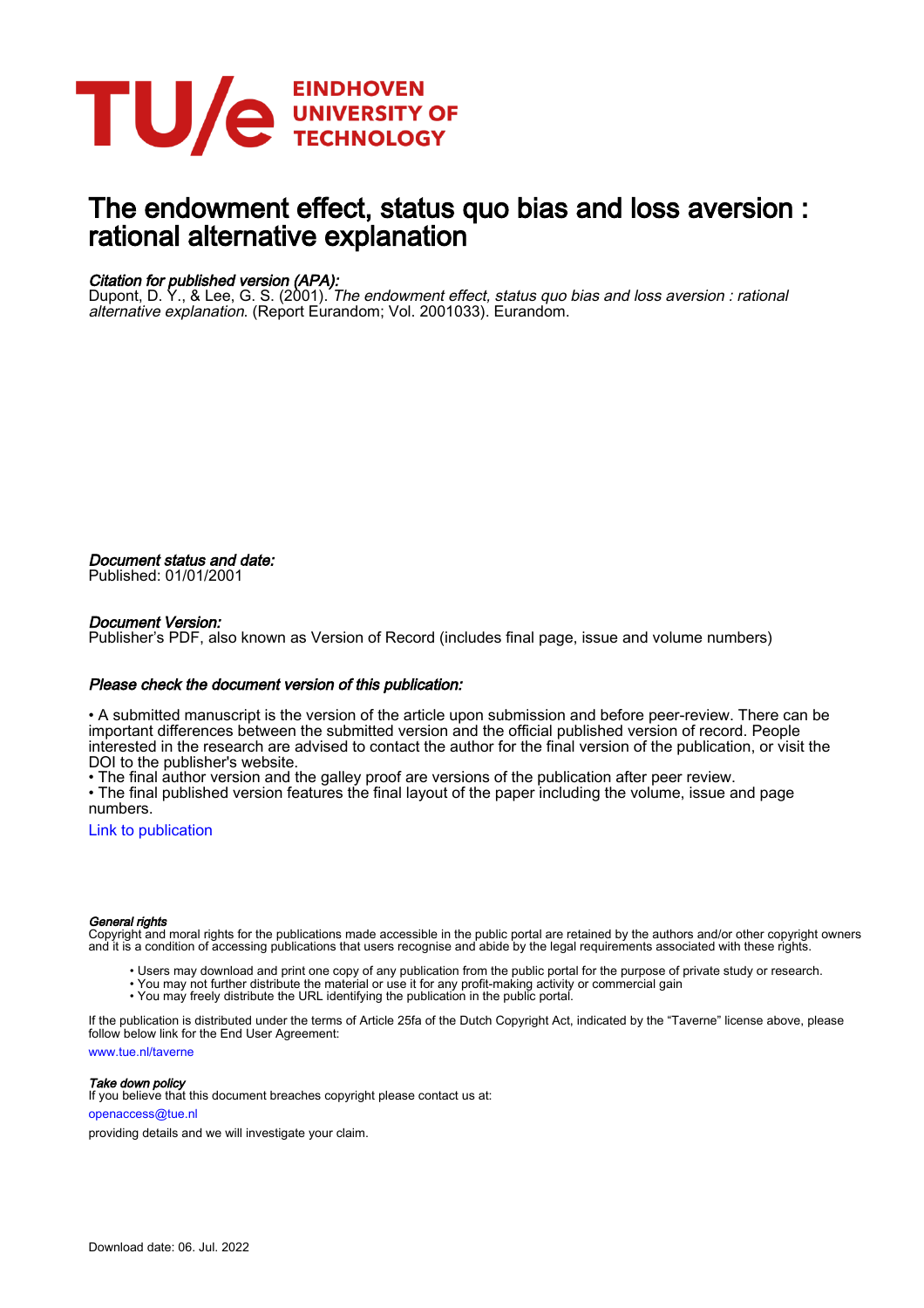### 1. Introduction

The discrepancy between the maximum willingness to pay for a good (WTP) and the minimum compensation demanded to part from the good (WTA) is a robust empirical observation in economics [Kahneman, Knetsch, and Thaler, 1990, 1991]. The measures of WTA exceeding the measures of WTP, however, cannot be explained by the neo-classical framework with smooth utility function. The leading alternative explanations for the difference between WTP and WTA are the "endowment effect" [Thaler, 1980] which captures the overvaluation of a good due to possession of it; the "status quo bias" [Samuelson and Zeckhauser, 1988 which is the preference to remain at a current state; and "prospect theory" [Kahneman and Tversky, 1979] where losses impact the agent's utility more than gains of the same magnitude. According to Kahneman, Knetsch and Thaler (1991, pg. 205), "after more than a decade of research on this topic we have become convinced that the endowment effect, status quo bias, and aversion to losses are both robust and important." A large empirical literature, drawing on surveys and psychological experiments, confirms the existence of those effects in many different fields.<sup>1</sup>

The purpose of this paper is not to dispute the fact that the disparity between WTP and WTA exits but to provide an alternative explanation for these observations within a rational expectation framework. Although both status quo and prospect theory could be explained by our approach, we focus on endowment effect. Specifically, the endowment effect that we have in mind is in respect to initial positions in the risk probability value (Viscusi, Magat and Huber, 1987) and not in respect to income level.<sup>2</sup> We show that a

 ${}^{1}$ See among many other Olsen (1997) for confirming prospect theory in the case of investment managers' risk perception, Benartzi and Thaler (1995) for addressing the equity premium, Thaler (1980), Thaler et al (1997) in compensating risk, Bowman, Minehart, and Rabin (1999), Bateman et al (1997) in household consumption pattern, Hoorens et al (1999) for wage differentials by training, van Kijk and van Knippenberg  $(1996, 1998)$ , Franciosi et al  $(1996)$  for the offer/ask price disperity in exchange goods.

 $2$  We thank Kip Viscusi for this clarification.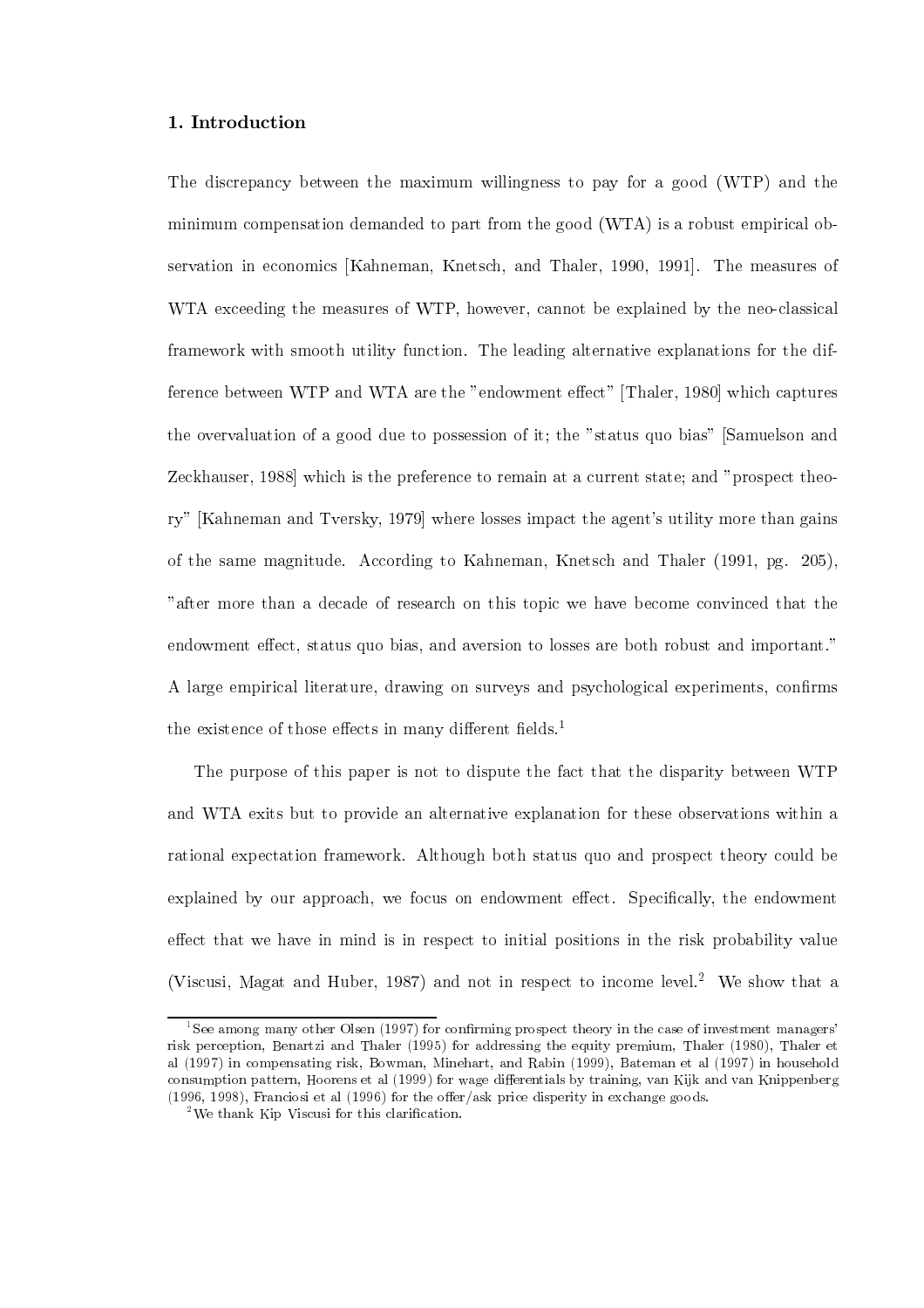framework where rational agents face asymmetric information can also explain the wedge between ask and bid prices without invoking psychology.<sup>3</sup>

This paper is motivated by Glosten and Milgrom (1985), who study the pricing strategy of an uninformed market maker facing potentially better informed traders. Their approach provides a good way of framing compensation issues within a rational-expectations setting. In their framework, asymmetric information leads to a gap between the market maker's bid and ask prices. Our approach, however, differs from that of Glosten and Milgrom (1985) in several ways. First, they assume the existence of an equilibrium whereas we characterize the conditions for the existence of an equilibrium in our framework. Second, the informed trader's valuation of the asset in their model incorporates a stochastic time discount factor.  $\theta$ . Necessary conditions for the existence of an equilibrium are fairly restrictive. For example, the equilibrium ask price fails to exist if the informed trader observes  $\theta$  and  $\theta \leq 1$  (see  $Appendix)$ .

To relate the WTP/WTA to the bid/ask literature, we use an endowment economy where one asset is traded. One agent posts prices at which he is ready to buy or sell the asset, the other decides on which side he wants to trade after observing the posted prices. We first posit that the agent posting the prices is uninformed while the other agent possesses private information on the value of the traded asset. Later, we generalize this framework and let both agents have private information. By mapping the market maker's bid/ask framework into the WTP/WTA discrepancy literature, the paper is able to focus on the compensation issues using asymmetric information without using psychology-based explanations.

 $3$ "It is also quite possible that the rational disparity between WTP and WTA gets learned by us as a heuristic, and that we apply it in other areas where it is not appropriate. This is what Kahneman and Tversky (1974) call a heuristic, which is a decision tool that is fine for some areas but often extrapolated to others where it does not belong." (anonymous referee). We thank the referee for this remark.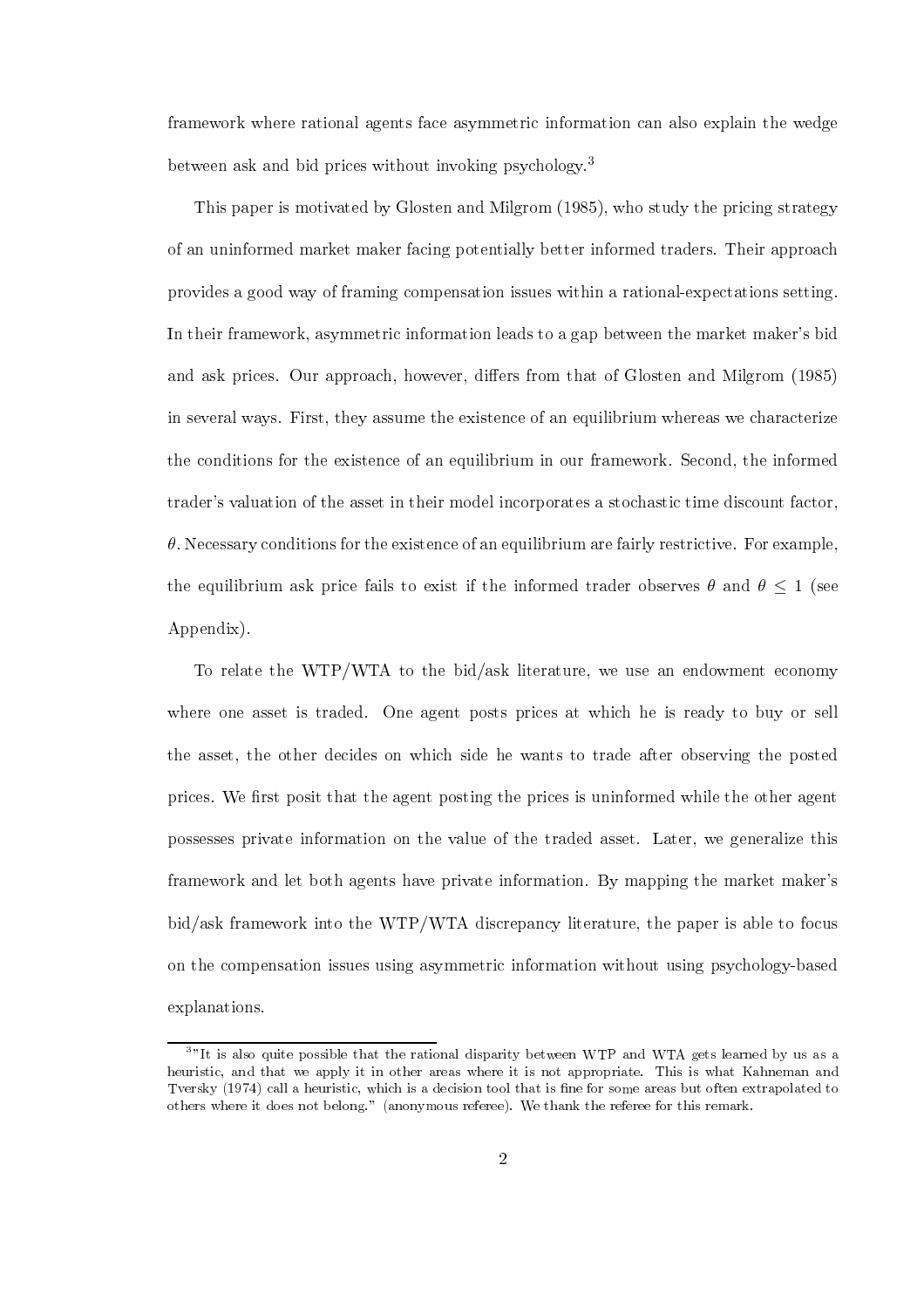Our results can be summarized as follows. With asymmetric information, the uninformed trader thinks that the informed trader with whom he might trade has private information about the true risks. When communicating the prices at which he is willing to trade, the agent takes into account that the informed trader will trade assets only at a profit. This leads to a wedge between the uninformed trader's buying and selling prices. This is analogous to the discrepancy between the WTP and WTA documented by Thaler (1980). When Thaler (1980) asks people directly how much they would be willing to pay to eliminate a one in a thousand risk of immediate death, and how much they would have to be paid to willingly accept an extra one chance in a thousand of immediate death, he reports that a typical answer was "I wouldn't pay more than 200 dollars, but I wouldn't accept an extra risk for  $50,000$  dollars."<sup>4</sup> The difference between the prices at which individuals are willing to take on more risk or reduce risk can be interpreted as a particular case of WTP/WTA discrepancy.

The next section introduces the model. Section 3 analyses the valuation gap when only the informed trader has private information. Also in section 3, we use numerical examples as well as an insurance example to illustrate our results. Section 4 looks at the case where both the informed trader and uninformed trader have private information to explain the valuation gap. Section 5 concludes the paper.

 $^4$ Jones-Lee et al (1985) has a similar survery results. Using a sample of more than a thousand individuals, people are told to imagine they have to travel, and are presented three options; they can use the companypaid coach firm, in that case the risk of death would be 8 in 100,000. They can choose a safer coach firm, at an extra cost for them, or they can keep some of their company's travel expenses for themselves while using a less safe coach firm. The safer alternative would entail a risk of death of 2 to 4 in 100,000, the riskier alternatives a risk of death of 16 to 32 in 100,000. All of the people polled were willing to pay something to increase safety, but only 19 percent were willing to increase risk to save money.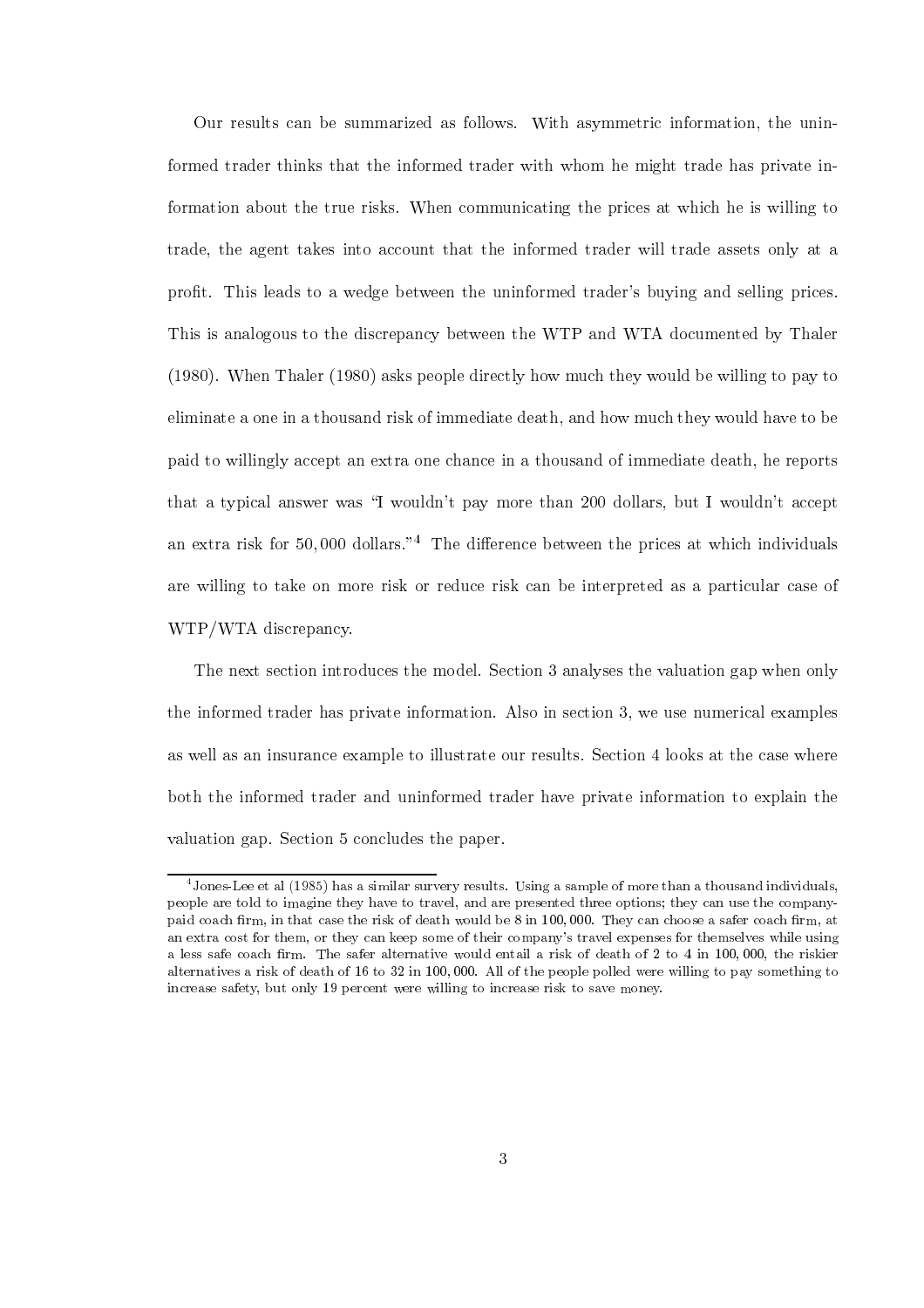# 2. Model

The model features a static endowment economy where an informed agent and an uniformed agent trade an asset whose value  $z$  depends on a state variable X taking values 0 and 1. The informed trader observes a signal G correlated with X. The uniformed agent posts prices at which he commits to buy or sell units of the traded asset. The agents have rational expectations in the sense that they know the joint distribution of  $X$  and  $G$  and optimally use this information. The goal is to determine the equilibrium price. The absence of trade arises as an equilibrium outcome if the informed trader is not willing to trade at the prices proposed by the uninformed trader. The agents' objective functions are as follows.

• Informed trader:

The informed trader observes a private signal  $G$  and is willing to trade with the uninformed trader if his conditional expected profit is positive. Let  $\pi$  be the informed trader profits, p the asset price, and  $Q<sup>s</sup>$  the amount of assets supplied  $(Q<sup>s</sup>$  can be negative). The informed trader's expected profit is

$$
E[\pi|G] = (p - v)Qs.
$$
\n
$$
(2.1)
$$

where,  $v = E [z(X) | G]$ . If  $p > v$ , the informed trader would be willing to supply an infinite positive amount of assets. If  $p \leq v$ , the informed trader would be willing to supply an infinite negative amount of assets. If  $p = v$ , the supply of assets is undetermined.

 $Uninformed\;trader:$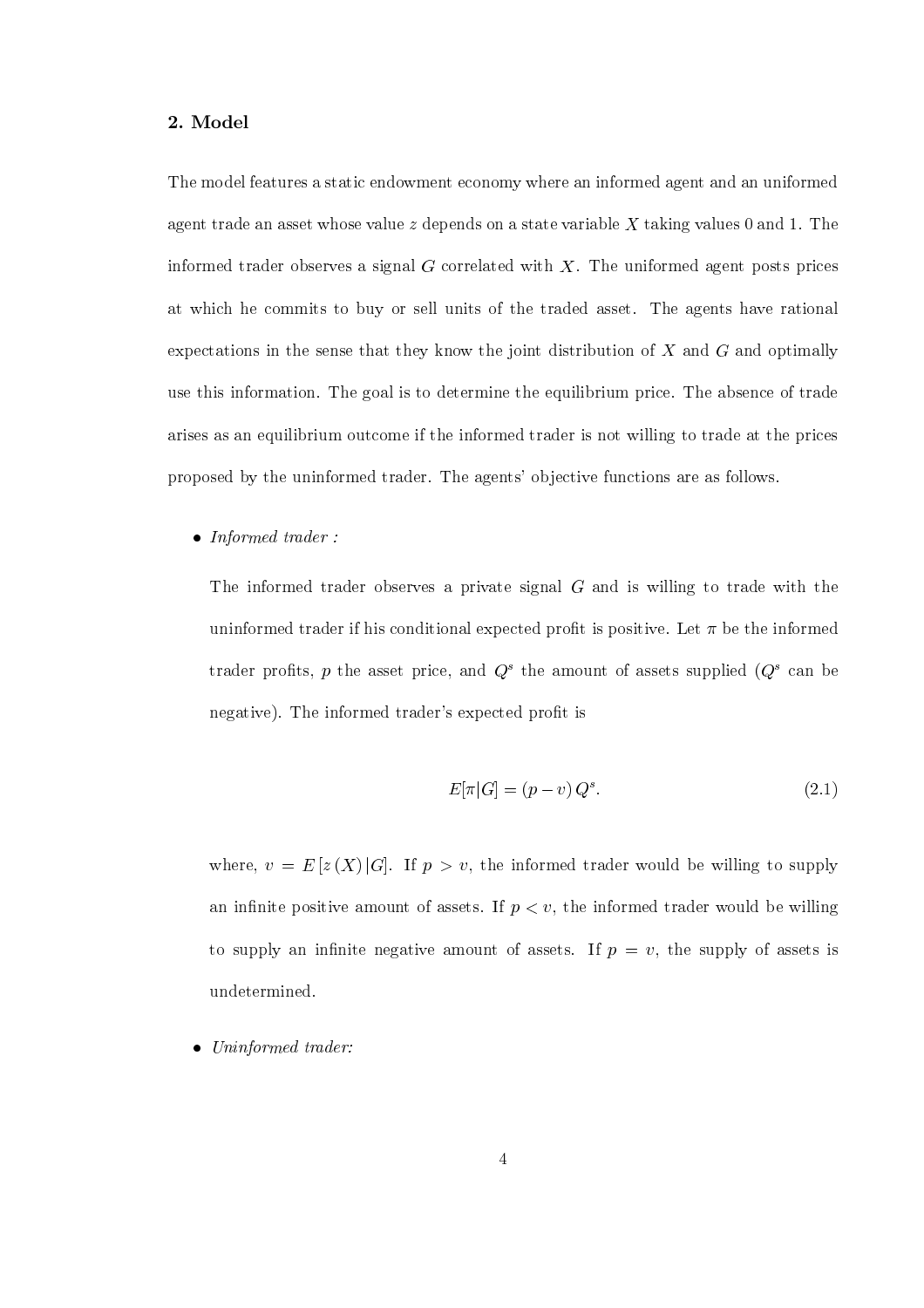The uninformed trader takes into account that he will be able to buy (resp., sell) only if the informed trader is willing to sell (resp., buy). It may seem natural to make the informed trader the one that initiates the trade but it is in no way necessary. As long as the uninformed trader believes that his possible counterparty is better informed than he is, the results of the paper hold. Let  $F = sign(p-v)$ . The uninformed trader wants to maximize his expected utility function

$$
E\left(U\right) = E\left[u\left(e + (z - p)Q^d\right)|F\right],\tag{2.2}
$$

where u is his utility function and  $Q^d$  is his demand. The uninformed trader takes into account that  $F \geq 0$ , if and only if  $p \geq v$ .

# 3. Private Information for one trader only

We begin our analysis of the valuation gap with the case when only the informed trader has some private information. The objective function of a risk-neutral uninformed trader is;

$$
E\left(U\right) = E[e|F] + \left(E[z|F] - p\right)Q^d\tag{3.1}
$$

Let's analyze the price at which the uninformed trader is willing to purchase assets. First, he takes into account that the informed trader is willing to sell only if  $v \leq p$ . Hence the uninformed trader's valuation in this case is  $E[z|v \leq p]$ , which is inferior or equal to p. If p is strictly greater than  $E[z|v \leq p]$ , the uninformed trader will not buy assets. Hence the only possible price at which the uninformed trader might be willing to purchase assets is  $E[z|v \leq p]$ . Symmetrically, the only possible price at which the uninformed trader might be willing to sell is  $E[z|v \geq p]$ . Such a price might not always exist. Conditions for existence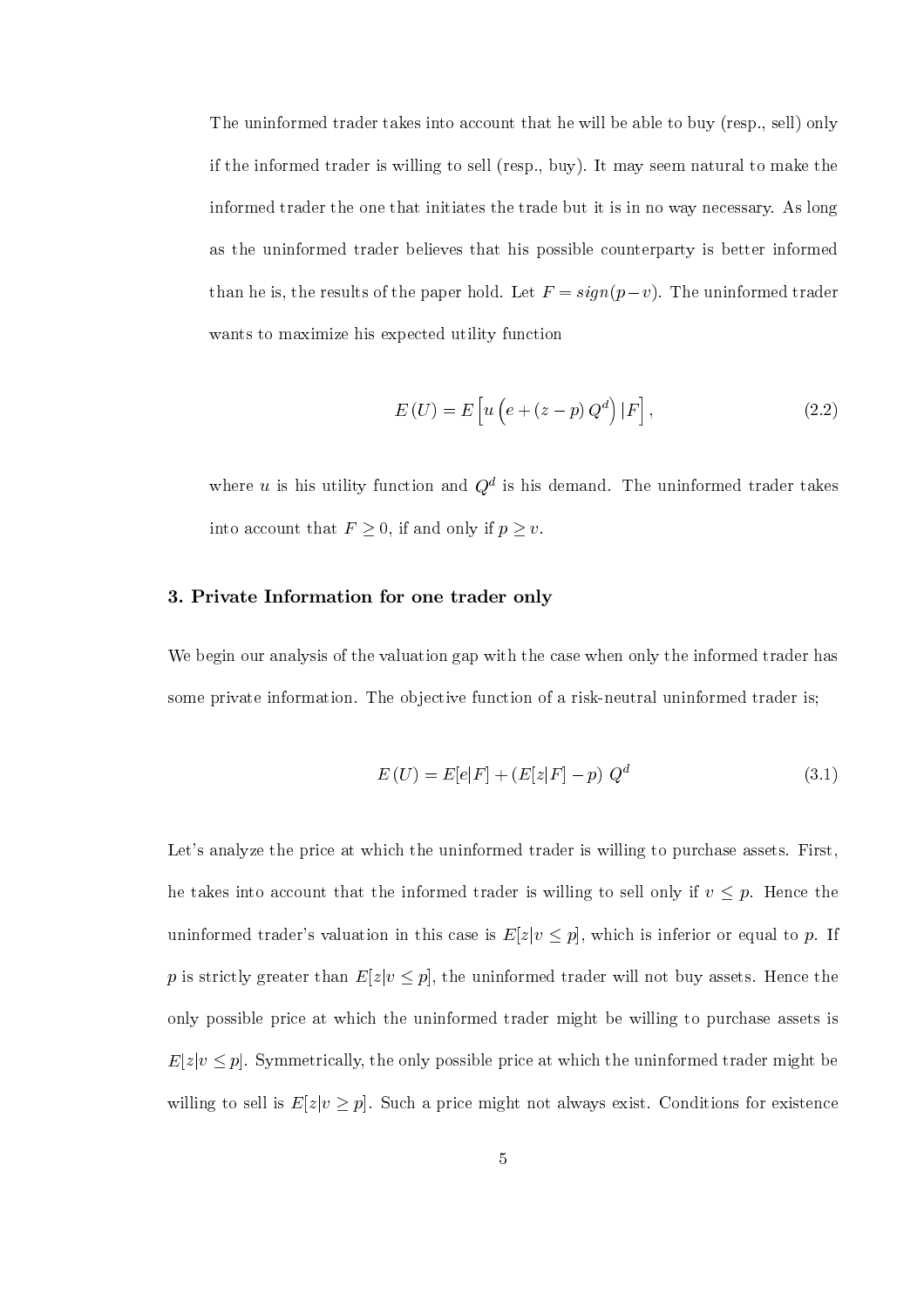are given below.

**Proposition 1** Let Y and G be two random variables and I be the indicator function. Write  $v = E[Y|G], \underline{v} = inf(v),$  and  $\overline{v} = sup(v).$  Define H on  $(-\infty, \overline{v})$  and L on  $(\underline{v}, +\infty)$ . by  $H(p) = E[Y|v \geq p]$  and  $L(p) = E[Y|v \leq p]$ .<sup>5</sup> Then,

1.  $y \leq L(p) \leq p \leq H(p) \leq \overline{v}$ ,

- 2.  $H(p)$  and  $L(p)$  are non-decreasing functions of p,
- 3.  $H \rightarrow \overline{v}$ , when  $v \rightarrow \overline{v}$ ,  $L \rightarrow \underline{v}$ , when  $v \rightarrow \underline{v}$ .

#### Proof of Proposition 1: See Appendix

**Proposition 2** If  $\overline{v}$  is finite, the function H on  $(-\infty, \overline{v}]$  has a fixed point if and only if v reaches  $\overline{v}$  with positive probability. If <u>v</u> is finite, the function L on  $[\underline{v}, +\infty)$  has a fixed point if and only if v reaches  $\underline{v}$  with positive probability. If  $\overline{v}$  (resp.,  $\underline{v}$ ) is not finite H  $(resp., L)$  has no fixed point.

#### Proof of Proposition 2: See Appendix

Proposition 1 and 2 can be summarized as follows. If v attains its minimum v with positive probability then  $\underline{v}$  is the unique fixed point of L. At  $\underline{v}$ , the uninformed trader is willing to buy some assets. If v attains its maximum  $\bar{v}$  with positive probability, then  $\bar{v}$ is the unique fixed point of H. At  $\overline{v}$ , the uninformed trader is willing to sell. If v attains its boundaries with positive probability, then there are two prices (and two prices only). at which the uninformed trader is willing to transact; namely,  $\overline{v}$  and  $\underline{v}$ . The uninformed trader's selling price is always higher than his buying price. In fact, the uninformed trader is willing to buy at the minimum possible price the informed trader would accept  $(v)$ , and

<sup>&</sup>lt;sup>5</sup> with  $\overline{v}$  included in the H<sup>t</sup>s domain if  $\overline{v}$  is finite, and <u>v</u> included in L's domain if <u>v</u> is finite.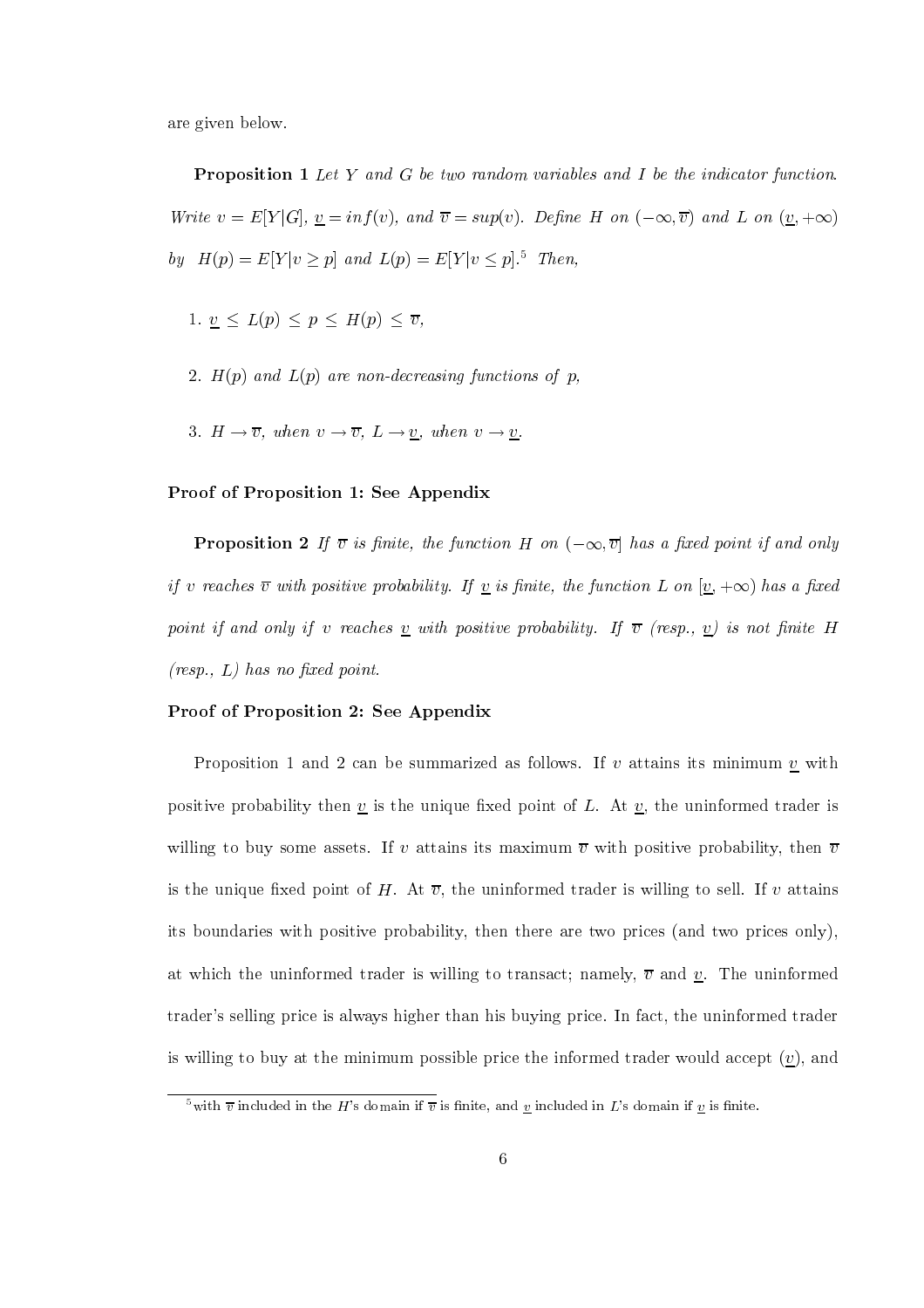he is willing to sell at the maximum possible price the informed trader would agree  $(\overline{v})$ . Even if H and L have no fixed points,  $\overline{v}$  and v are close to being the uninformed trader's buying and selling prices in the sense that  $H(p)$  converges to  $\overline{v}$  as p approaches  $\overline{v}$  and  $L(p)$ converges to  $\underline{v}$  as p approaches  $\underline{v}$ .

The informed trader will transact only if his marginal profit is non-negative. Trade is possible only when the realization of  $v$  hits the upper or lower bounds of its distribution. then, both uninformed trader and informed trader are indifferent to the amount of assets exchanged. This result is akin to the non-speculation theorem of Kreps (1977) which shows that rational, risk-neutral agents, each having private information on the real value of the traded assets but sharing common priors about the distribution of uncertainty cannot be worse off if they refused to trade.<sup>6</sup> For exposition purpose, we present insurance and numerical examples for the valuation gap analysis in the following three subsections.<sup>7</sup>

#### 3.1. Example 1: Insurance

To model insurance in this framework, let  $e_1$ (resp.,  $e_0$ ) be the endowment at "low" (resp., "high") state, where  $e_1 < e_0$ . Let  $X = 1$  (resp.,  $X = 0$ ) denotes the "low" or "accident" state and let z pay \$1 in that state and \$0 in the other. The insurance premium  $p$  is the price of the contract and is paid in all states of the world. The informed trader acts as the insurer and the uninformed trader as the insured. Past literature has often considered that the insured enjoys some informational advantage over the insurer. This may be the case for some insured's idiosyncratic risk factors hidden from the insurer. However, insurance companies have the resources and the incentives to obtain precise estimates of the risk

 ${}^6$ This result is also known in the asymmetry information literature as the "no-trade theorem" (see, Chatterjee and Samuelson, 2001).

<sup>&</sup>lt;sup>7</sup>We take the insurance example as this is most natural and direct extension to our theoretical model. One could, however, also apply our framework to other exchanged goods; for example, wine auction (see, van-Dijk and van-Knippenberg, 1996, 1998).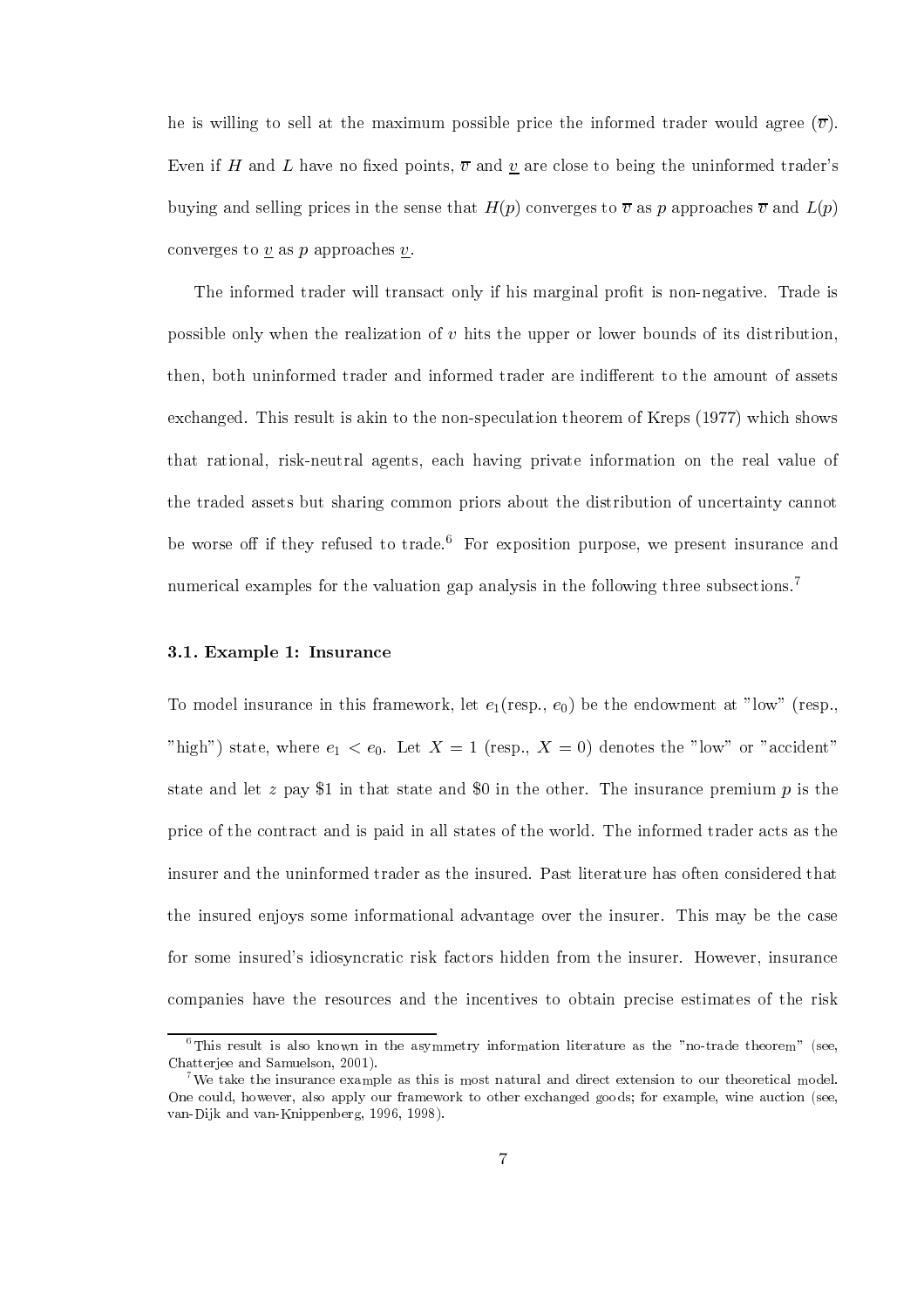they take. Indeed, in the long run, only insurance companies that do so will survive in a competitive market place.

Our paper features an endowment economy where the insured can increase or decrease his coverage. Moreover, the insurer does not ask the agent how much he would pay to reduce the risk of death by a constant probability. Rather, the agent is asked at which prices he is willing to change his coverage. The insured does not trade a higher or a lower risk of death or accident, instead, he trades amount of assets, which he can increase or decrease. The insured communicates the price at which he is willing to increase or decrease his coverage.

With some minor changes presented above, the general set up can be modified so that the objective functions for the insurer and insured are as follows.

 $\bullet$  *Insurer:* 

In the low state, the insurer pays out  $Q^s$ , while in both states, he gets  $pQ^s$ . The insurer's expected profit is

$$
E[\pi|G] = (p - P(X = 1|G))Q^{s}.
$$
\n(3.2)

where  $Q^s$  is the amount of insurance supplied. For the insurance example, the informed trader's valuation is  $v = P(X = 1|G)$ . If  $p > P(X = 1|G)$ , the insurer would be willing to supply an infinite positive amount of insurance. If  $p < P(X = 1|G)$ , the insurer would be willing to supply an infinite negative amount of insurance. Finally, if  $p = P(X = 1|G)$ , the supply of insurance is undetermined.

 $\bullet$  *Insured:* 

Let  $F = sign(p - P(X = 1|G))$ . The consumer wants to maximize his expected utility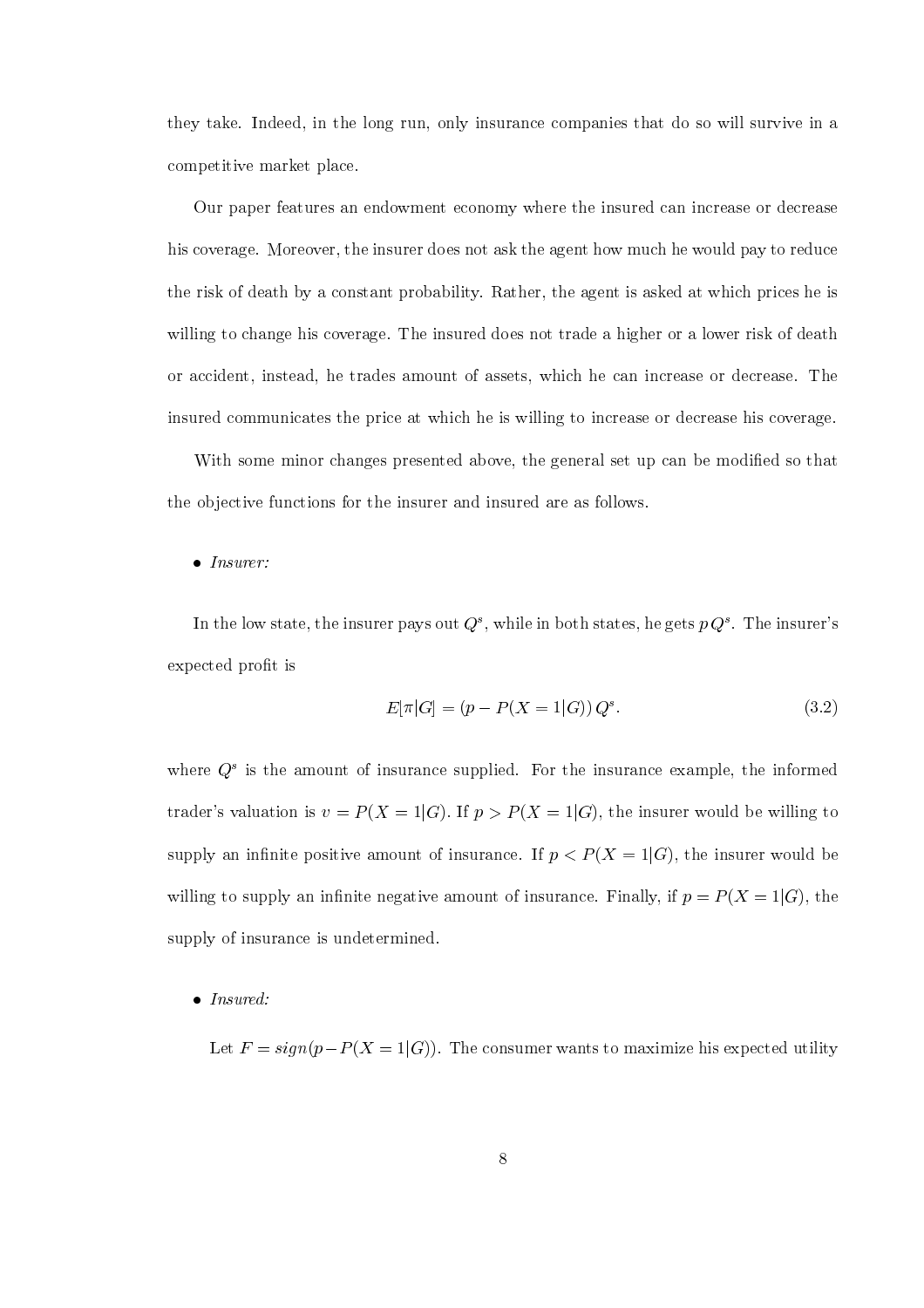function

$$
E(U) = P(X = 0|F) \ u(e_0 - p \ Q) + P(X = 1|F) \ u(e_1 - p \ Q + Q) \tag{3.3}
$$

where u is the insured utility function. The insured takes into account that  $F \geq 0$ , if and only if  $p \geq P(X = 1|G)$ .

When only the insurer has some private information then the objective function of a risk-neutral insured is

$$
E\left(U\right) = E[e|F] + [P(X=1|F) (1-p) - (1 - P(X=1|F))p] Qd \tag{3.4}
$$

The insured takes into account that the insurer is willing to sell only if  $P(X = 1| G) \leq p$ . Hence, the conditional probability of accident that the insured will use in this case is  $P(X = 1| P(X = 1|G) \leq p)$ , which is inferior or equal to p. If p is strictly greater than  $P(X = 1| P(X = 1| G) \leq p)$ , the insured will not buy insurance. Hence the only possible price at which the insured might be willing to purchase insurance is  $p = P(X = 1| P(X =$  $1|G| \leq p$ ). Symmetrically, the only possible price at which the insured might be willing to decrease his coverage is  $p = P(X = 1| P(X = 1| G) \ge p)$ .

#### 3.2. Example 2: Bernoulli signal

Suppose that the insurer's signal  $G$  takes the values 0 and 1.

**Proposition 3** The gap between the price at which the insured accepts to lower his coverage and the price at which he is willing to increase his coverage is decreasing in the variance of  $G$ , increasing in the variance of  $X$ , and increasing in the correlation between  $G$  and  $X$ .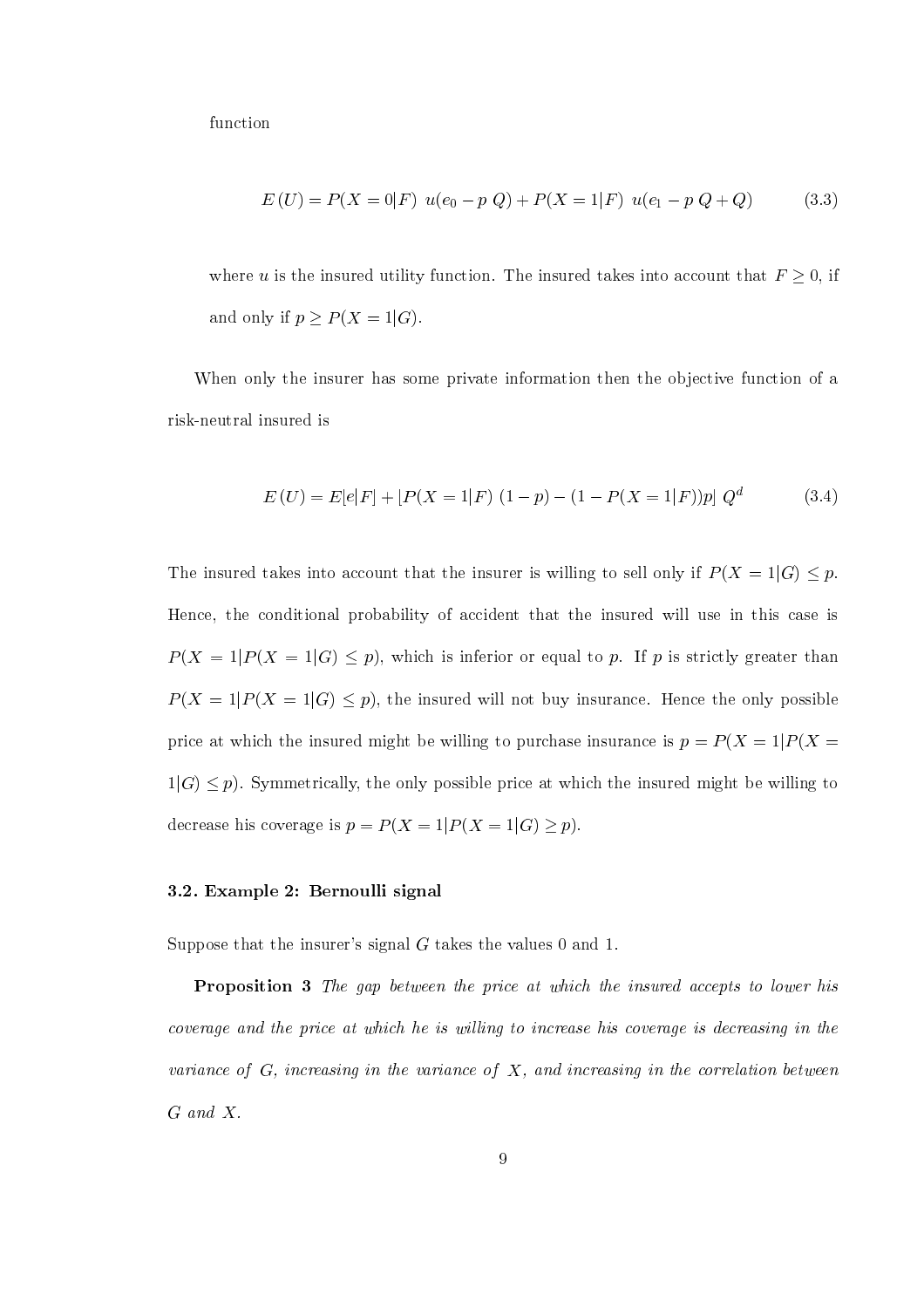

Figure 3.1:  $L(p)$  and  $H(p)$  when X and G are jointly Bernoulli with  $P(X = 1, G = 1) = .4$ ,  $P(X = 1, G = 0) = .1, P(X = 0, G = 1) = .2, \text{ and } P(X = 0, G = 0) = .3.$ 

### Proof of Proposition 3: See Appendix

Put another way, the gap between the insured's selling and buying prices is an increasing function of the precision of the insurer's private information, measured by the correlation between X and G. This makes sense, the better informed the insurer is, the worse the adverse selection problem is for the insured. The latter wants to protect himself by increasing the gap between buying and selling prices. Figure 3.1 graphs the function  $H(p)$ , and  $L(p)$ , when  $P(X = 1, G = 1) = .4$ ,  $P(X = 1, G = 0) = .1$ ,  $P(X = 0, G = 1) = .2$ , and  $P(X = 0, G = 0) = .3$ . In that case  $P(X = 1|G)$  can take two values, 1/4 and 2/3. That is, there are two fixed points with the upper bound at  $2/3$  and the lower bound at  $1/4$ : the valuation gap then being  $5/12$ .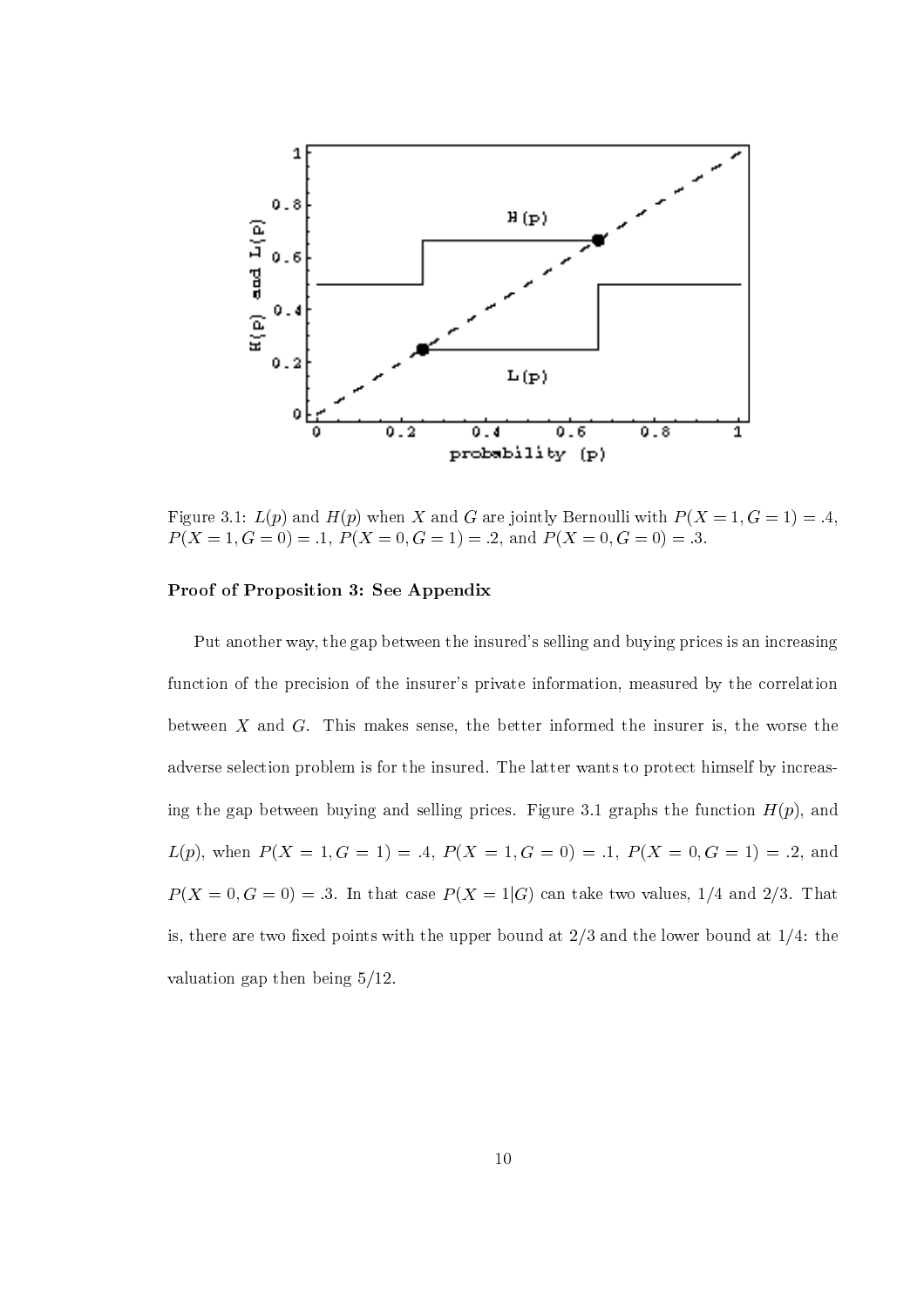#### 3.3. Example 3: Normally Distributed Signal

To illustrate that the valuation gap is robust to various distributions, we show our analysis using the Normal distribution. Suppose that the state-determining random variable  $X$  is generated by a random variable  $\xi$ , which is observed with error by the insurer. Specifically,  $\xi \sim N(0, \sigma_{\xi}), X = I[\xi \ge 0],$  and  $G = \xi + \eta$ , with  $E[\eta|\xi] = 0$ .  $G, \xi$  and  $\eta$  are jointly normally distributed. The random variable  $P(X = 1|G)$  does not attain its upper and lower boundaries with positive probability.

This implies that there is no equilibrium if the insured is risk neutral or if he is perfectly diversified across states (i.e.  $e_0 = e_1$ ) although the function  $L(p)$  (resp.,  $H(p)$ ) converges to 0 (resp., towards 1), when  $p \to 0$  (resp.,  $p \to 1$ ). If the insured is risk averse, and  $e_0 > e_1$ , there is some price at which the insured might buy assets, but there is no price at which he would sell. That is, at the posted prices, the insurer is indifferent between trading or not. We conjecture that agents must have other motives to transact than private information for non-zero trade to exist in equilibrium. For exposition purpose, the functions  $H$  and  $L$ are graphed in Figure 3.2 with appropriate parameters.

# 4. Both insurer and insured have private information; Bernoulli and Normal cases

In contrast with most of the current literature on asymmetric information in insurance, we assumed so far that only the insurer possessed private information about the likelihood of accident. A less extreme and more realistic approach is to assume that both sides of the market have some private information. Observing a private signal should make the insured more willing to trade insurance even though, as before, his eagerness to participate in the insurance market should be dampened by the willingness of the insurer to be his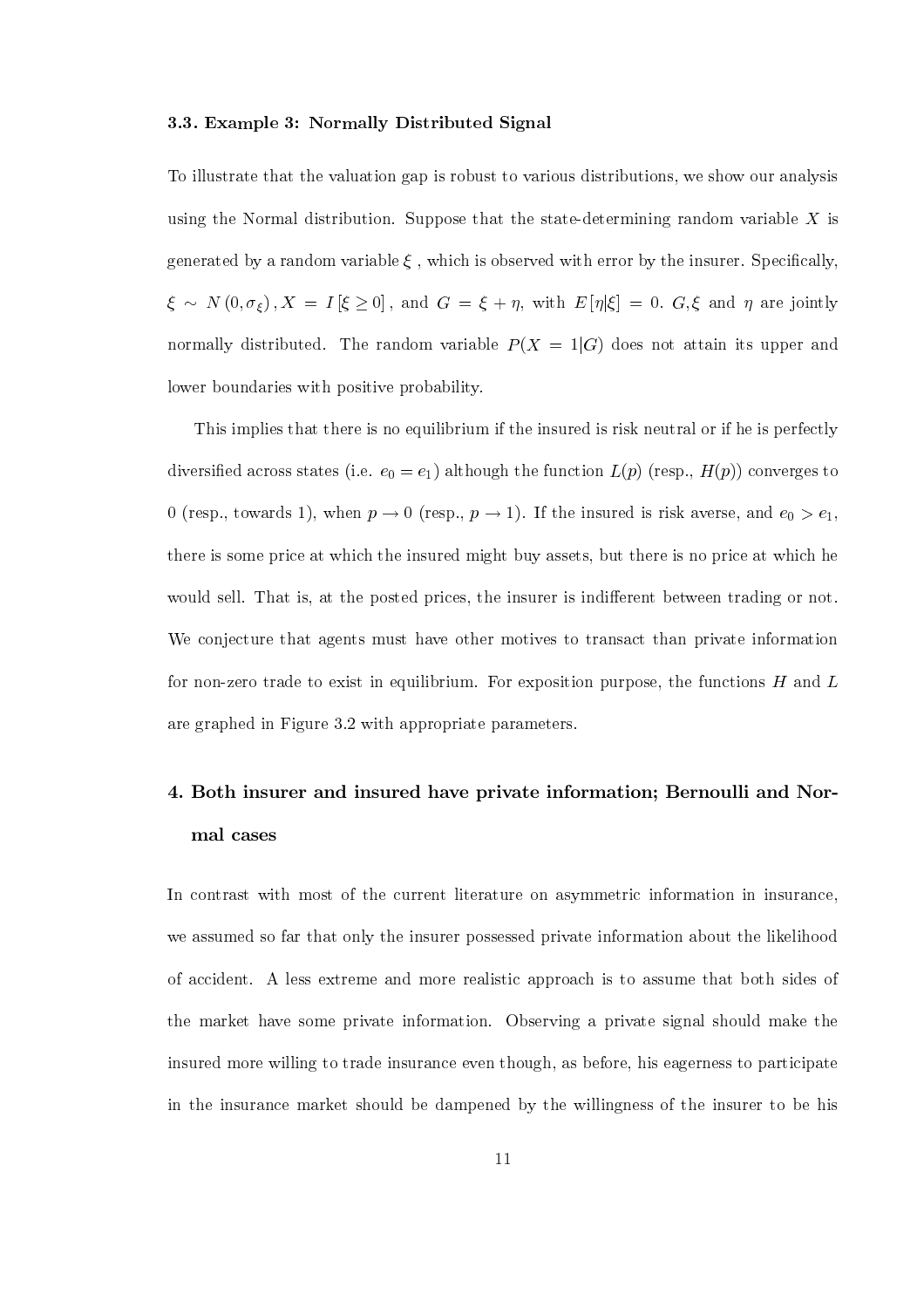

Figure 3.2:  $P(X = 1 | P(X = 1 | G) \le p)$ , and  $P(X = 1 | P(X = 1 | G) \ge p)$ , with  $\sigma_z = 1/2$ ,  $\sigma_n = 1/3.$ 

counterparty.

Endowing each trader with private information, however, does not guarantee trade. For example, Milgrom and Stockey (1982) use a rational-expectations model where each agent has some private information about the value of the traded asset. If the structure of the economy is common knowledge, the allocation before each trader observes his private signal is Pareto optimal, and the traders are strictly risk averse, no trade occurs after the traders observe their private signals.<sup>8</sup> The information revealed by the market price swamps the private information of each trader, that is, observing the market price alone gives as much information to a trader as jointly observing the market price and his private signal. However, the equilibrium market price becomes a more informative proxy of the true value of the asset, so that an outside observer would benefit from the traders having private information even if they do not.

 ${}^8$ However, as the referee points out in different setups "even if all value is common value, if the underlying ex ante distribution of its value is tight enough these problems diminish or disappear".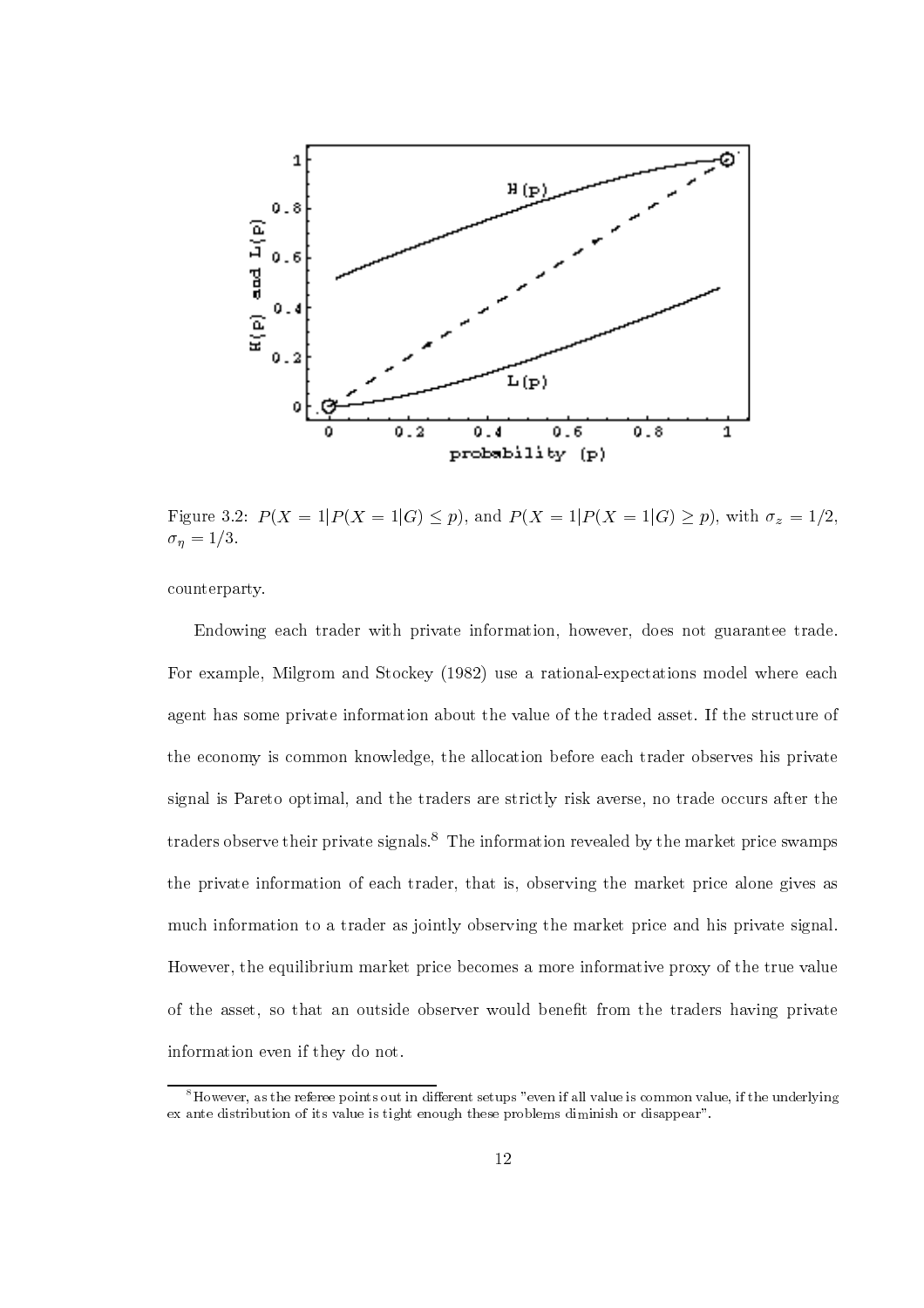The framework in the present paper is somewhat different. For example, the insurer and the insured face each other in a situation more similar to a bargaining negotiation than to a competitive market. A more fundamental difference is that the players do not move simultaneously. The insured announces his selling and buying prices first: This gives a strategic advantage to the insurer, who uses this information to decide whether he is going to buy or sell insurance, or stay out of the market. Naturally, the insured takes this advantage into account when deciding which prices he should quote.

Let's introduce our framework in more details. Call  $H$  the signal observed by the insured. As before,  $X$  and  $G$  are the random variables determining accident occurrence and the insurer's private signal, respectively, and  $a$  and  $b$  are the prices at which the insured agent is willing to decrease or increase his coverage. We experiment with two setups. In both,  $X$  and  $G$  are Bernoulli random variables which take values 1 if the corresponding latent random variables  $\tilde{X}$  and  $\tilde{G}$  are positive and 0 otherwise. In the first setup, H is a similarly defined Bernoulli random variable associated with the laten variable  $\tilde{H}$  and  $\tilde{X}$ ,  $\tilde{G}, \tilde{H}$  are jointly normally distributed with zero means and unit variances. In the second setup, H is a random variable jointly normally distribute with  $\tilde{X}$  and  $\tilde{G}$ .

The insurer is willing to buy back some insurance if his estimation of the likelihood of accident,  $v$ , is higher than  $a$  and wants to provide more insurance when  $v$  is lower than b. The random variable  $v$  depends on  $G$  and possibly on  $H$  itself if the insurer uses the prices quoted by the insured to extract information about  $H$ . We assume that  $G$  and  $H$ are positively correlated with X and conjecture that the insurer buys  $(v \ge a)$  only if  $G = 1$ and sells  $(v \leq b)$  only if  $G = 0$ . We check that this conjecture is correct. This conjecture flows quite naturally from the assumption that  $X$  and  $G$  are positively correlated.

In our framework, the prices posted by the insured fully reveal his private signal because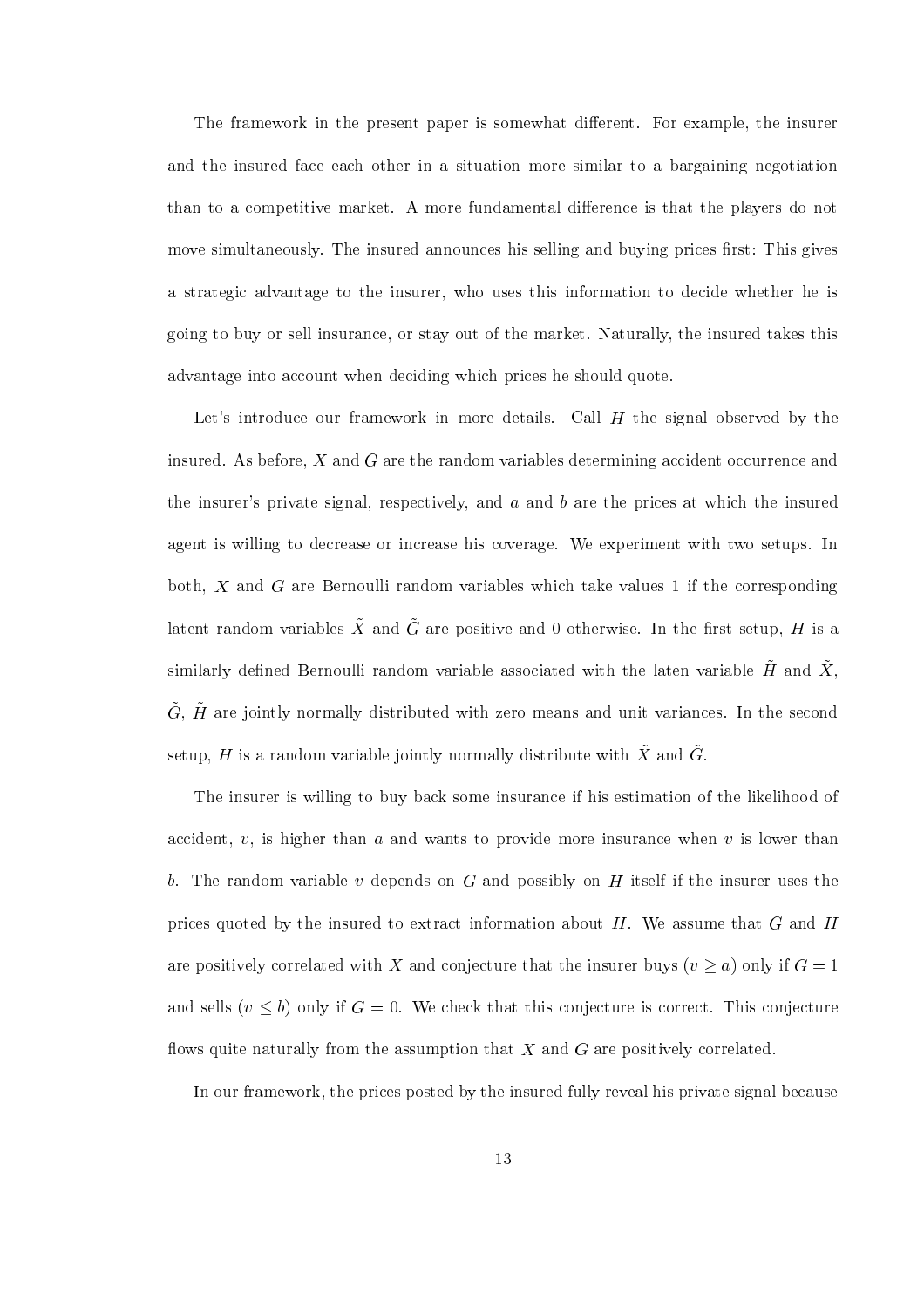they are strictly increasing in the realization of this signal. Since the signal of the insurer is still private, the informational advantage he enjoys is not fundamentally altered. However, endowing the insured with some private information yields a richer equilibrium for the game.

When  $X, G$ , and  $H$  take values 0 and 1, the insured agent's selling and buying prices a and  $b$  are such that

$$
E[X|v \ge a, H] = P(X = 1|G = 1, H) = \begin{cases} \frac{P(X=1, G=1, H=1)}{P(G=1, H=1)} & \text{if } H=1\\ \frac{P(X=1, G=1, H=0)}{P(G=1, H=0)} & \text{if } H=0 \end{cases}
$$
  

$$
E[X|v \le b, H] = P(X = 1|G = 0, H) = \begin{cases} \frac{P(X=1, G=0, H=1)}{P(G=0, H=1)} & \text{if } H=1\\ \frac{P(X=1, G=0, H=1)}{P(G=0, H=0)} & \text{if } H=0. \end{cases}
$$

Hence, if  $a = E[X|v \ge a, H]$  and  $b = E[X|v \le b, H]$ , a and b depend on H. If the insured agent's quotes differ when  $H = 0$  and when  $H = 1$ , they reveal the realization of the random variable  $H$ .

If the insurer's expectations are rational, that is, if he uses all the information available, his valuation is  $v = E[X|a(H), b(H), G] = E[X|H, G]$ . Call  $\bar{v}(H)$  the value of v when  $G = 1$ and  $\underline{v}(H)$  its value when  $G = 0$ . Because X is more likely to equal 1 when G or H equals 1, we have  $\underline{v}(H) = b(H) < a(H) = \overline{v}(H)$  when the insurer is rational, which is consistent with his buying when  $G = 1$  and selling when  $G = 0$ .

Like in the earlier case, at the posted prices, the rational insurer is indifferent between trading or not. However, in contrast with Milgrom and Stokey  $(1982)$ , selling price and buying price here are different. The prices reveal the private signal of the insured but not that of the insurer. The latter reveals the value of his signal by trading on the sell- or buy-sides.

If the insurer is not rational, in the sense that he does not exploit the information about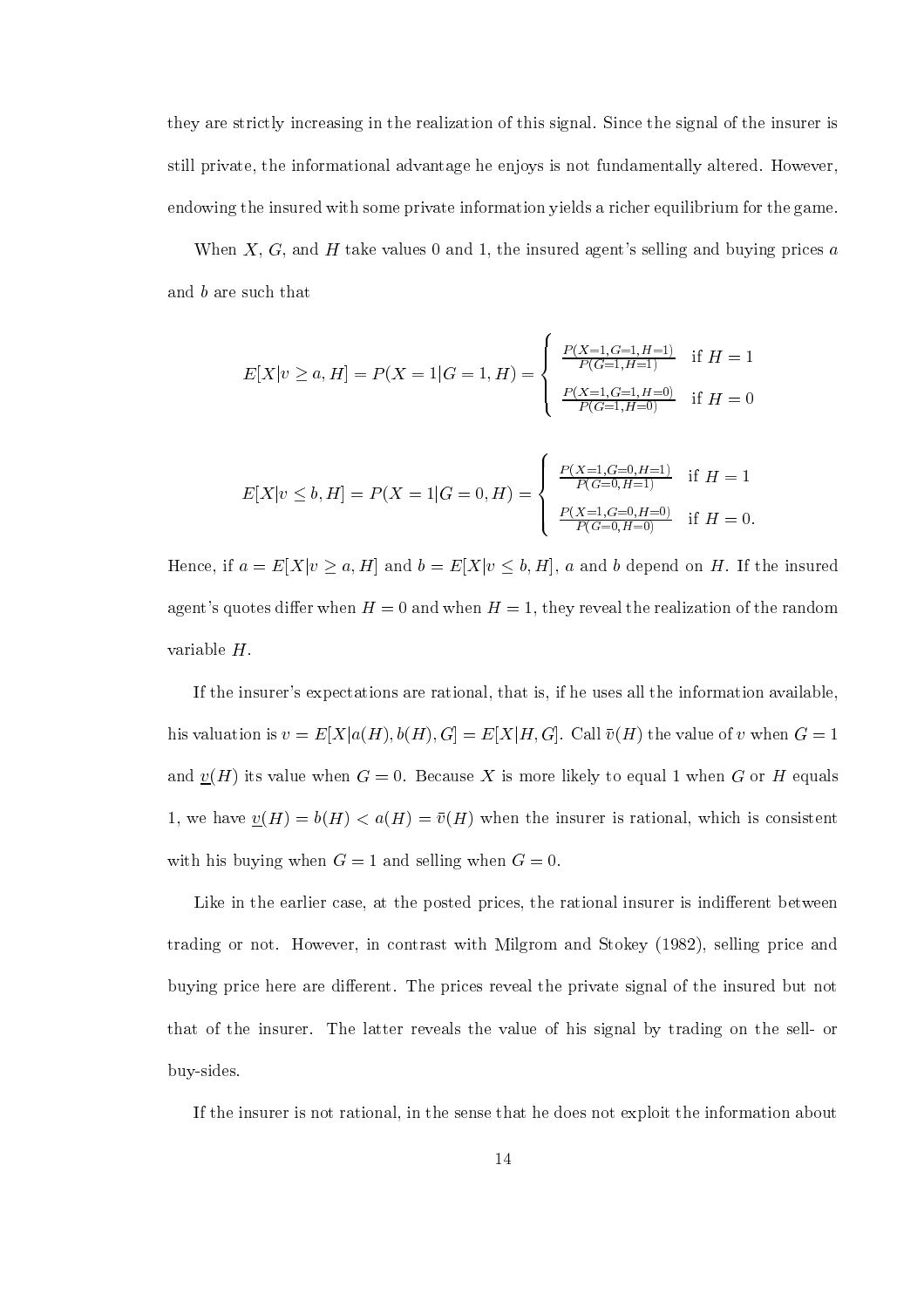H contained in the bid and ask quotes, his valuation is  $v = E[X|G]$ . In that case, the insurer refuses to buy back insurance when  $H = 1$  and to sell more insurance when  $H = 0$  while he thinks he makes a profit when he transacts because  $a(0) < \bar{v} < a(1)$  and  $b(0) < \underline{v} < b(1)^9$ 

As an example, we fix the correlation between the insured agent's private signal and  $\tilde{X}$ to 0.2, assume that the insured agent's private signal and the insurer's private signal are independent, and vary the correlation between the insurer's signal and  $\ddot{X}$ . This correlation, call it  $\rho$ , measures the precision of the information of the insurer. We graph the insured agent's buying and selling prices as functions of  $\rho$  when the insured agent's signal equals 1 and when it equals 0 (Figure 4.1). For both realizations of  $H$ , the selling price increases in  $\rho$  while the buying price is decreasing in this variable. The two prices, which coincide when the insurer has no private information ( $\rho = 0$ ) spread farther apart when  $\rho$  rises. This spread protects the insured from the growing information asymmetry. The whole pricing schedule shifts up or down (in an almost parallel fashion) according to the realization of  $H$ . When  $H = 1$ , the likelihood of accident is higher, and the insured increases accordingly the prices at which he is willing to modify his risk exposure.

In a second experiment, we let H take a continuum of values. The random variables  $\tilde{X}$ ,  $\tilde{G}$ , and H are jointly normally distributed with zero means and the correlation between any two of these random variables equal 0.5. Figure 4.2 plots the insured agent's buying and selling prices as functions of the realization of his private signal. The selling price (which is always higher than the buying price) both increase in H. Because H and  $\tilde{X}$  are positively correlated, a higher realization of  $H$  reveals to the insured an increase in the odds of an accident (case  $X = 1$ ). Accordingly, the insured is willing to pay more for insurance and

 $\begin{array}{rcl}\n\bar{v} & = & P(X=1|G=1) \\
\bar{v} & = & P(H=0|G=1) P(X=1|G=1,H=0) + P(H=1|G=1) P(X=1|G=1,H=1), \\
& = & P(H=0|G=1) a(0) + P(H=1|G=1) a(1).\n\end{array}$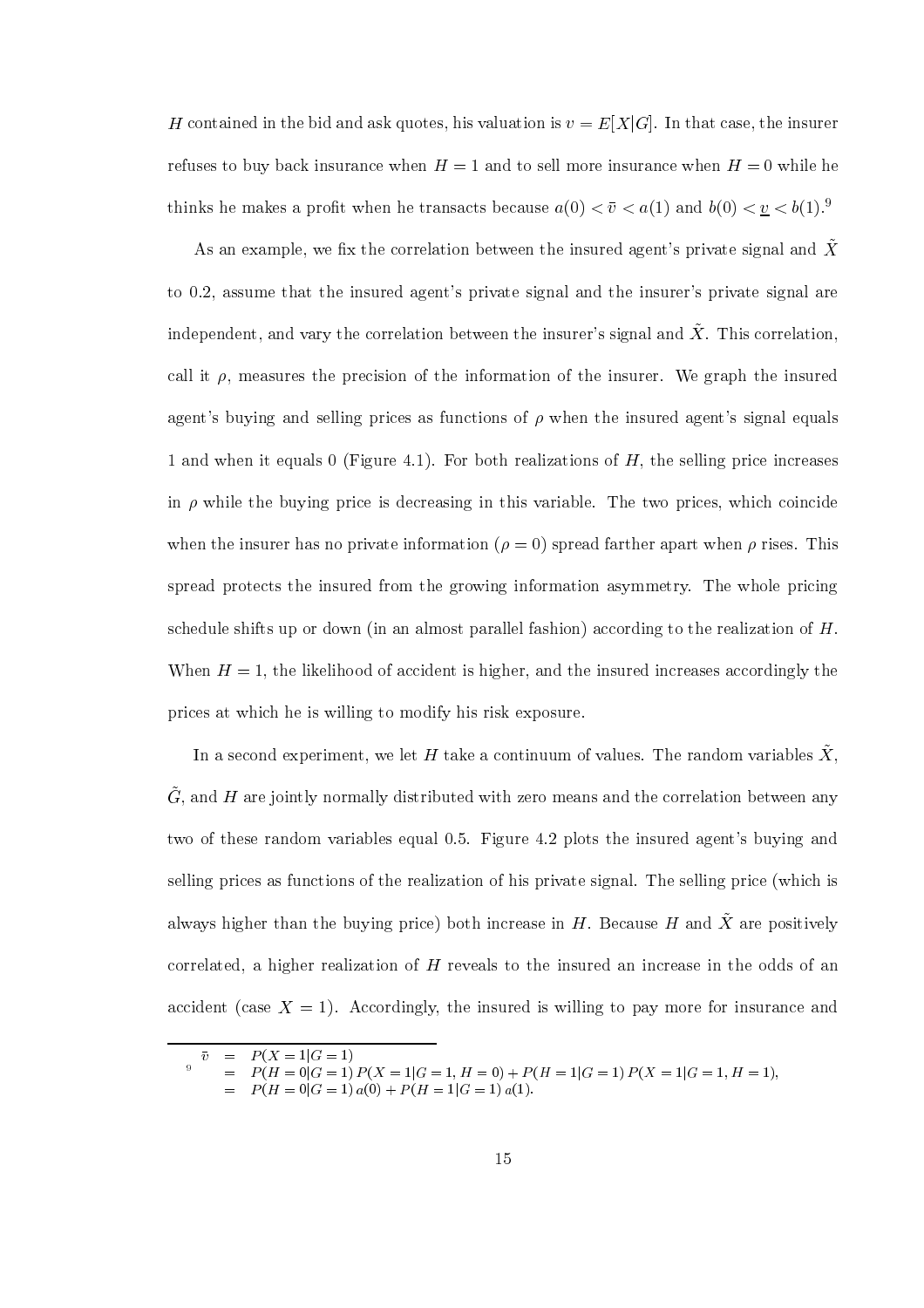

Figure 4.1: Bid and ask prices when the insured agent's signal takes values 0 and 1. Insured agent's buying and selling prices as functions of the precision of the insurer' private signal when the insured agent's signal equals 1 (the dashed lines) and when it equals 0 (the solid lines). The precision of the insurer's signal is measured by  $\rho$ , its correlation with  $\tilde{X}$  (which determines the occurrence of accident). The correlation between the insured agent's private signal and  $\tilde{X}$  is 0.2. The insured agent's private signal and the insurer's private signal are independent.

demands a higher price to decrease his coverage.

# 5. Conclusion

This paper studies whether the large discrepancy between the price that individuals demand as a compensation to increase risk and the price they are willing to pay to reduce risk can be explained within a rational expectation framework with asymmetric information. We base our model on Glosten and Milgrom (1985), who study the market makers' bid/ask spread using asymmetric information, to address the compensation issues.

In the present set-up, we use an endowment economy where agents trade assets in order to relate to the bid/ask (or WTP/WTA) literature. We let the insurer play the role of the informed trader, and the insured take the role of the market-maker. We have to assume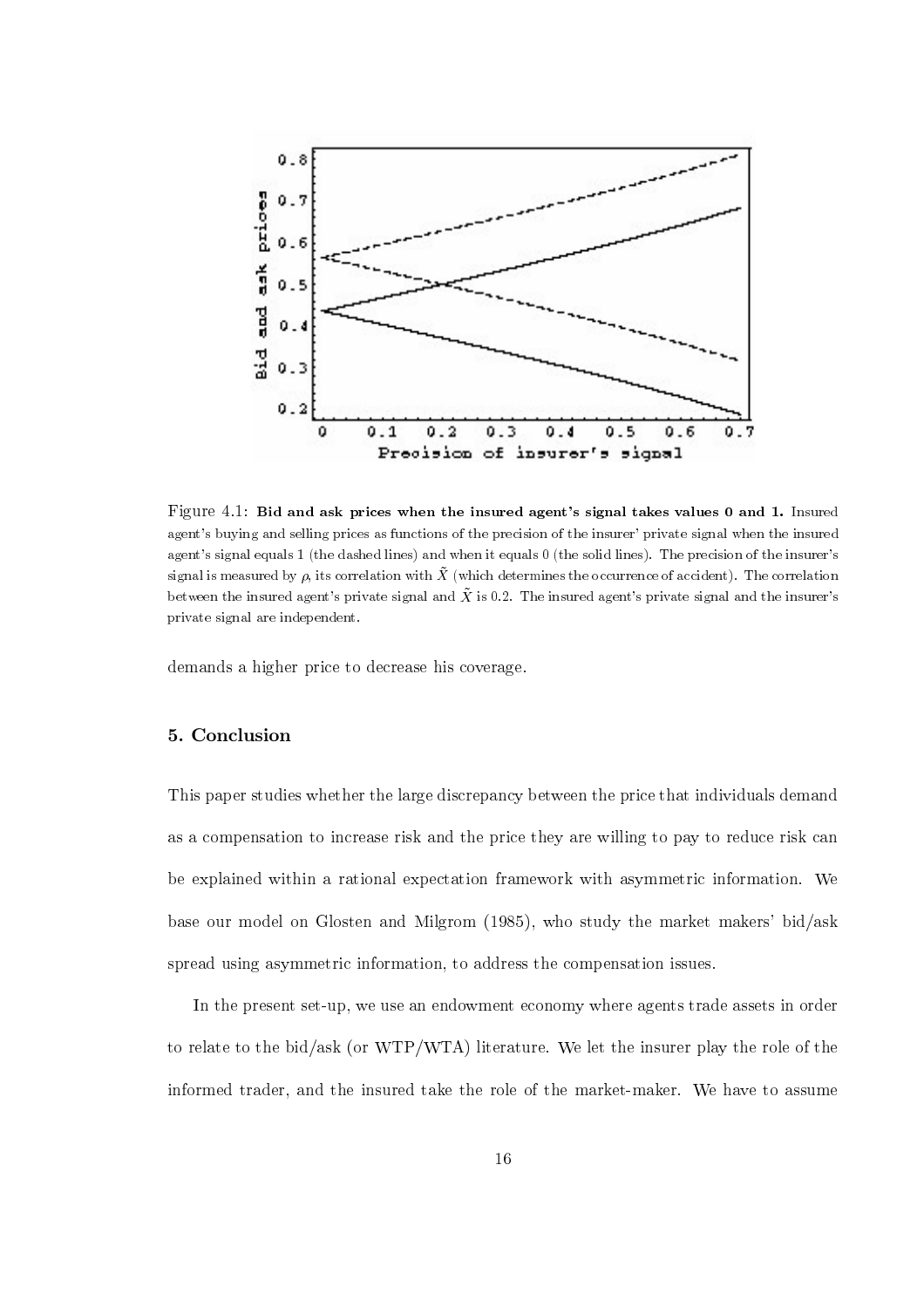

Figure 4.2: Bid price and ask prices when the insured agent's signal is normally distributed. Insured agent's buying price (solid line) and selling price (dashed line) as functions of the realization of his private signal. The correlation between  $\tilde{X}$  (which determines the occurrence of accident) and the insured agent's and the insurer's private signals and between these two signals all equal 0.5.

that the uninformed agent is risk neutral for him to communicate two prices. Then, his selling price is the highest possible price the insurer could accept while his buying price is the lowest possible price the insurer could accept. If the agent is risk averse, no price is high enough to entice him to take more risk. Therefore, the valuation gap is replaced by a refusal to trade on one side. We analyze the cases where (i) only the insurer and (ii) both the insurer and the insured have private information with the random variable following Bernoulli and Normal distributions. For both cases, the equilibrium is of the notrade variety when all agents are rational. This may be consistent with the Thaler's (1980) results and Jones-Lee et al (1985) study, where the majority of the people questioned in surveys failed to give a price that would compensate them for taking on more risk. We conclude that the asymmetric information framework used in this paper can explain the valuation gap without invoking psychology.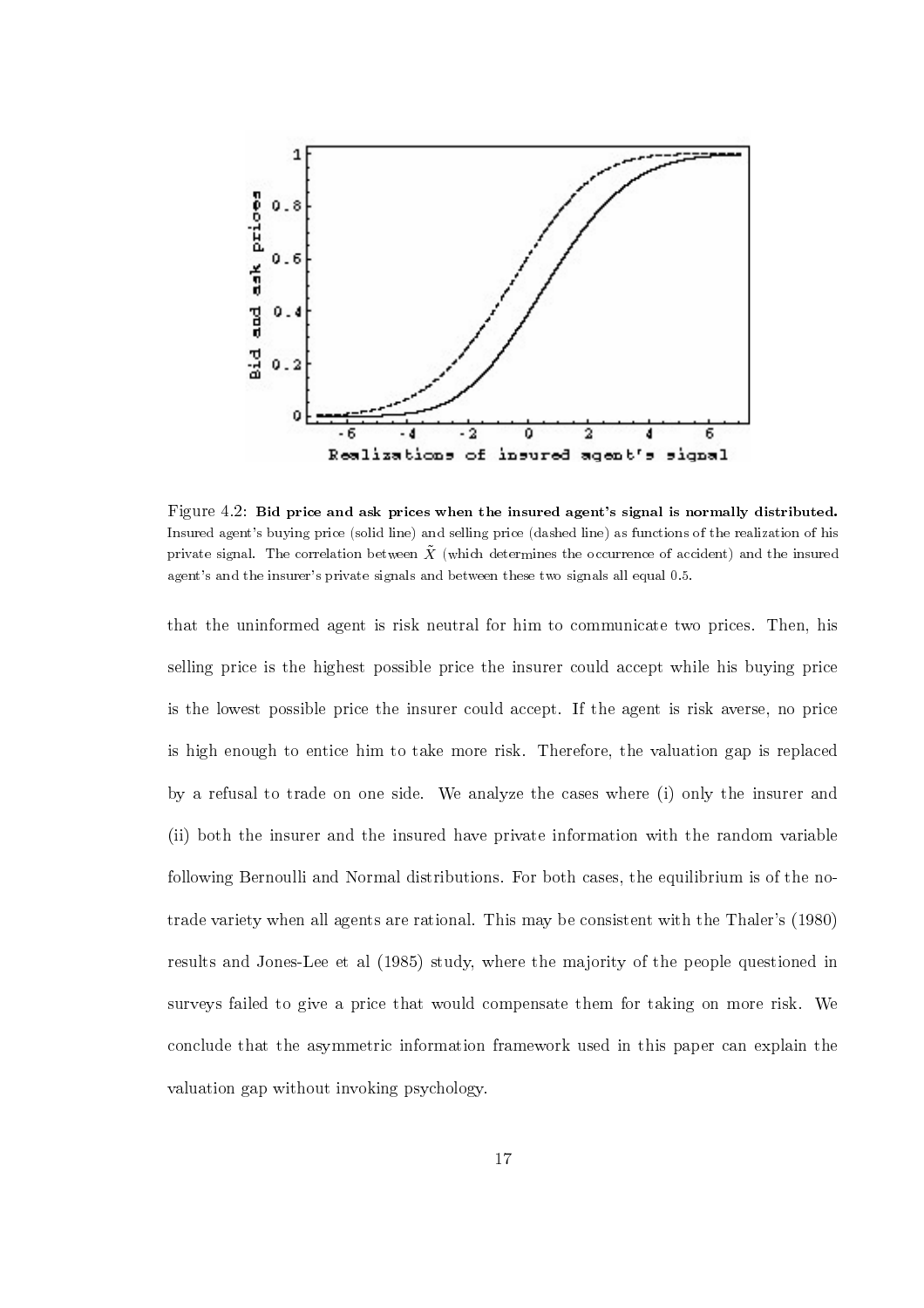## Appendix

#### Proof of Proposition 1:

The conditional expectation of Y on  $I[v \ge p]$  is

$$
E[Y|I[v \ge p]] = \begin{cases} \frac{E[I[v \ge p]Y]}{P(v \ge p)} & \text{if } v \ge p \\ \frac{E[I[v \le p]Y]}{P(v \le p)} & \text{if } v < p \end{cases}
$$

1. To prove that  $\overline{v} \geq H \geq p$ , we have by definition,

$$
H(p) = \frac{1}{P(v \ge p)} E[I[v \ge p]Y]
$$
\n
$$
(5.1)
$$

and

$$
E[I[v \ge p]Y] = E[I[v \ge p]v]
$$
  
\n
$$
\ge E[I[v \ge p]p]
$$
  
\n
$$
= p(v \ge p)p.
$$
\n(5.2)

To obtain the first line, write  $Y = v + \eta$ , with  $E[\eta|G] = 0$ . Then note that  $E[I]v \geq$  $p|\eta| = E[E[I[v \ge p]\eta|G]] = E[I[v \ge p]E[\eta|G]] = 0$ , using the law of iterated expectations, and the fact that  $I[v \geq p]$  is measurable with respect to G. To obtain the second line, note that  $I[v \geq p]v \geq I[v \geq p]p$ . For the third line, use the fact that p is a constant. Equation (5.1), and (5.2) imply that  $H(p) \geq p$ . As  $v \leq \overline{v}$ ,  $E[I[v \ge p]v] \le P(v \ge p)\overline{v}$ , and hence  $H(p) \le \overline{v}$ . Likewise,  $\underline{v} \le L(p) \le p$ .

2. Let  $p_1$ , and  $p_2$  in H's domain with  $p_1 \leq p_2$ .

$$
H(p_1) = \frac{E[v \ I[v \ge p_1]]}{P(v \ge p_1)},
$$
  
=  $\theta \frac{E[v \ I[v \ge p_2]]}{P(v \ge p_2)} + (1 - \theta) \frac{E[v \ I[p_1 \le v \le p_2]]}{P(p_1 \le v \le p_2)},$  (5.3)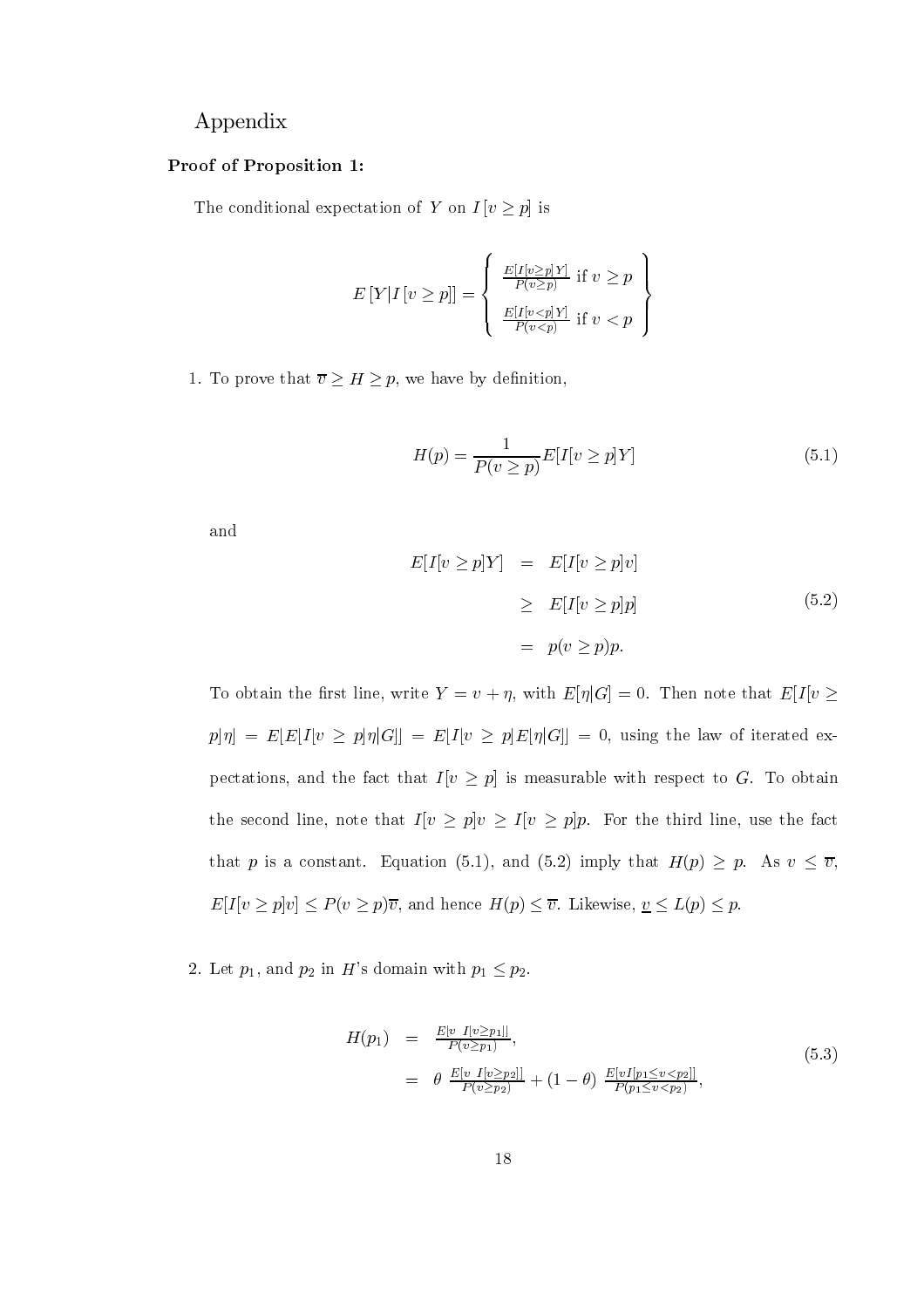with  $\theta = \frac{P(v \ge p_2)}{P(v \ge p_1)}$ ,  $0 \le \theta \le 1$ . As  $\frac{E[v \ I[p_1 \le v < p_2]]}{P(p_1 \le v < p_2)} \le p_2 \le H(p_2)$ ,  $H(p_1) \le H(p_2)$ . Now, let p in H's domain,  $p \leq \underline{v}$ ,  $I[v \geq p] = 1$ , hence  $H(p) = \frac{E[v \ I[v \geq p]]}{P(v \geq p)} = E[v]$ . For L, proceed as follows.

$$
L(p_2) = \lambda L(p_1) + (1 - \lambda) \frac{E[v \ I[p_1 \le v \le p_2]]}{P(p_1 \le v \le p_2)},
$$
\n(5.4)

with  $\lambda = \frac{P(v \leq p_1)}{P(v \leq p_2)}$ ,  $0 \leq \lambda \leq 1$ . As  $\frac{E[v \ I[p_1 \leq v \leq p_2]]}{P(p_1 \leq v \leq p_2)} \geq p_1 \geq L(p_1)$ ,  $L(p_2) \geq L(p_1)$ . Let p in L's domain,  $p \geq \overline{v}$ ,  $I[v \leq p] = 1$ , hence  $L(p) = \frac{E[v \ I[v \leq p]]}{P(v \leq p)} = E[v]$ .

3. H is defined on  $D_H = (-\infty, \overline{v})$ , with the upper bound included if H is defined at that point. For all  $p \in D_H$ ,  $H(p) \leq \overline{v}$ . The function H is an increasing and bounded on  $D_H$ , therefore H admits a limit, call it  $lim H$ .  $lim H \leq \overline{v}$ , and for all  $p \in D_H$ ,  $H(p) \leq limH$ . Now suppose  $limH \neq \overline{v}$ , that is  $limH < \overline{v}$ . Then there is  $\alpha \in D_H$ ,  $\lim H < \alpha < \overline{\upsilon}$ . As  $H(p) \ge p$ , for all  $p \in D_H$ , we have  $H(\alpha) \ge \alpha > \lim H$ . But this contradicts the property that, as  $H$  in non-decreasing and converges to  $\lim H$ ,  $H \leq limH$ . One concludes that  $limH$  cannot be different from  $\overline{v}$ , the same holds for  $L$  and  $v$ . Q.E.D.

#### Proof of Proposition 2:

The proposition is proven for  $H$ , results for  $L$  can be derived in the same fashion. Suppose that  $\overline{v}$  is finite, and that v attains  $\overline{v}$  with positive probability. Assume that H has a fixed point p, let's prove that  $p = \overline{v}$ . By definition,  $p \leq \overline{v}$ . Suppose now that  $p < \overline{v}$ . Let  $\alpha$  a positive scalar so that  $p < \alpha < \overline{v}$ , and  $P(v \ge \alpha) > 0$ . As  $I[v \ge p] = I[v \ge \alpha] + I[p \le v < \alpha]$ , one gets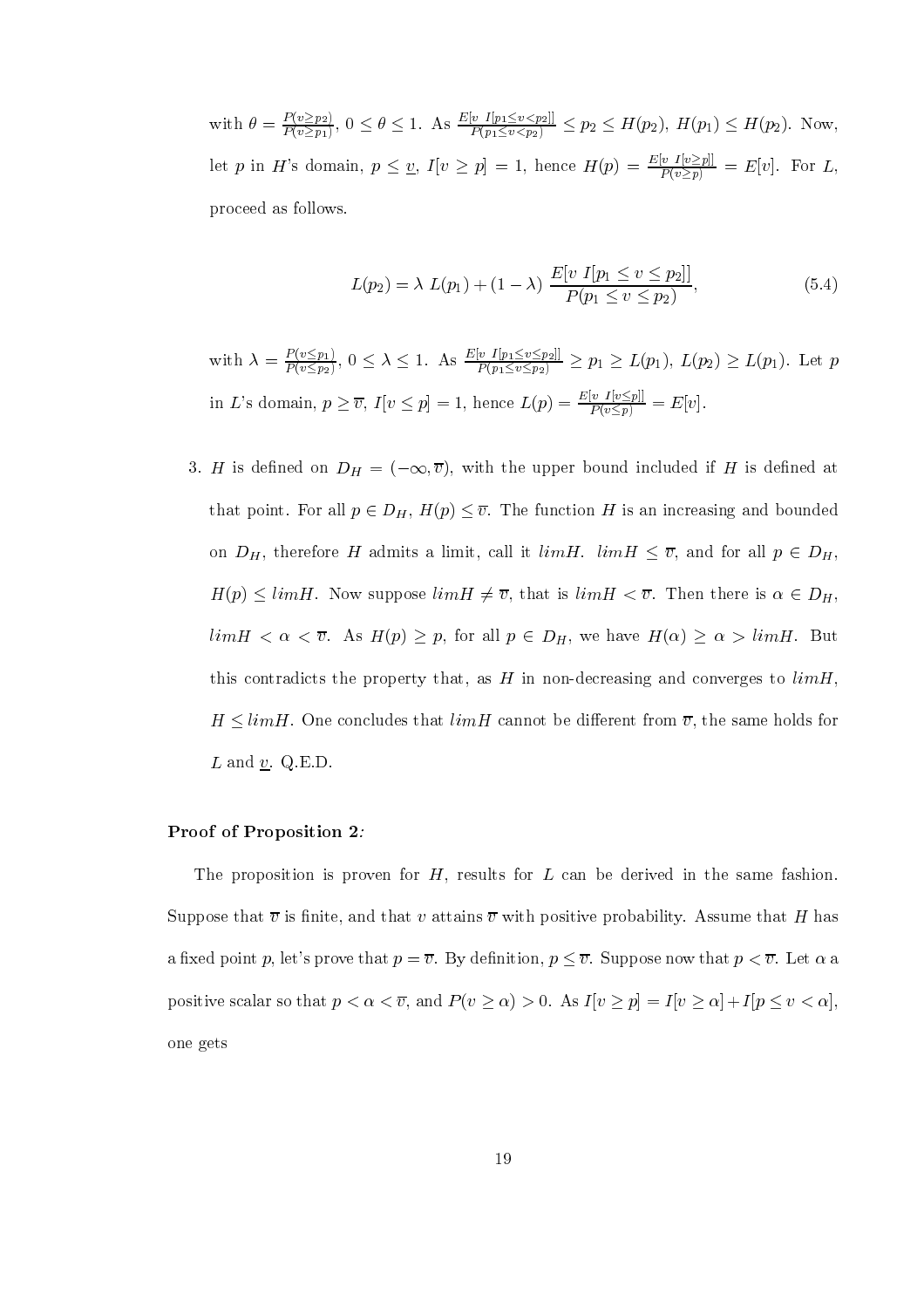$$
E[I[v \ge p]v] = E[I[v \ge \alpha]v] + E[I[p \le v < \alpha]v],
$$
\n
$$
\ge \alpha P(v \ge \alpha) + p P(p \le v < \alpha),
$$
\n
$$
> p P(v \ge \alpha) + p P(p \le v < \alpha),
$$
\n
$$
p P(v \ge p).
$$
\n(5.5)

Hence,  $p < \overline{v}$  cannot be a fixed point of H. Hence, the only possible fixed point of H is  $\overline{v}$ . Let's show that  $\overline{v}$  is indeed a fixed point of H, i.e., that  $E[I[v \ge \overline{v}]v] = P(v \ge \overline{v})\overline{v}$ . The last equation follows directly from the fact that  $I[v \ge \overline{v}]v = I[v \ge \overline{v}]\overline{v}$ .

Suppose  $\overline{v}$  is not finite, or that v does not attain  $\overline{v}$  with positive probability. Then, the domain of H is  $(-\infty, \overline{v})$ . Let p be a candidate fixed point, then  $p < \overline{v}$ , but then, equation  $(5.5)$  shows that p cannot be a fixed point. Q.E.D.

#### Proof of proposition 3:

The signal G takes the values 0 and 1, with  $P(G = 1) \in (0,1)$ . Let  $p_{i,j} = P(X =$  $i, G = j$ ,  $i \in \{0, 1\}, j \in \{0, 1\}.$   $P(X = 1|G)$  takes two values  $P(X = 1|G = 0)$ , and  $P(X = 1|G = 1)$ . Suppose that  $cov(X, G) \ge 0$  (this is harmless, if  $cov(X, G) \le 0$ , one would substitute  $1-G$  for G and obtain a non-negative covariance), then  $P(X = 1|G =$  $1) \geq P(X = 1|G = 0)$ . Then, proposition (3) follows from the following lemma. Q.E.D.

**Lemma 1.**  $P(X = 1|G = 1) - P(X = 1|G = 0) = \frac{cov(X, G)}{var(G)} = \frac{\sigma_X}{\sigma_G} \rho_{X, G}$  where  $\sigma_X$  is the standard deviation of X,  $\sigma_G$  is the standard deviation of G, and  $\rho_{X,G}$  is the correlation between  $X$  and  $G$ .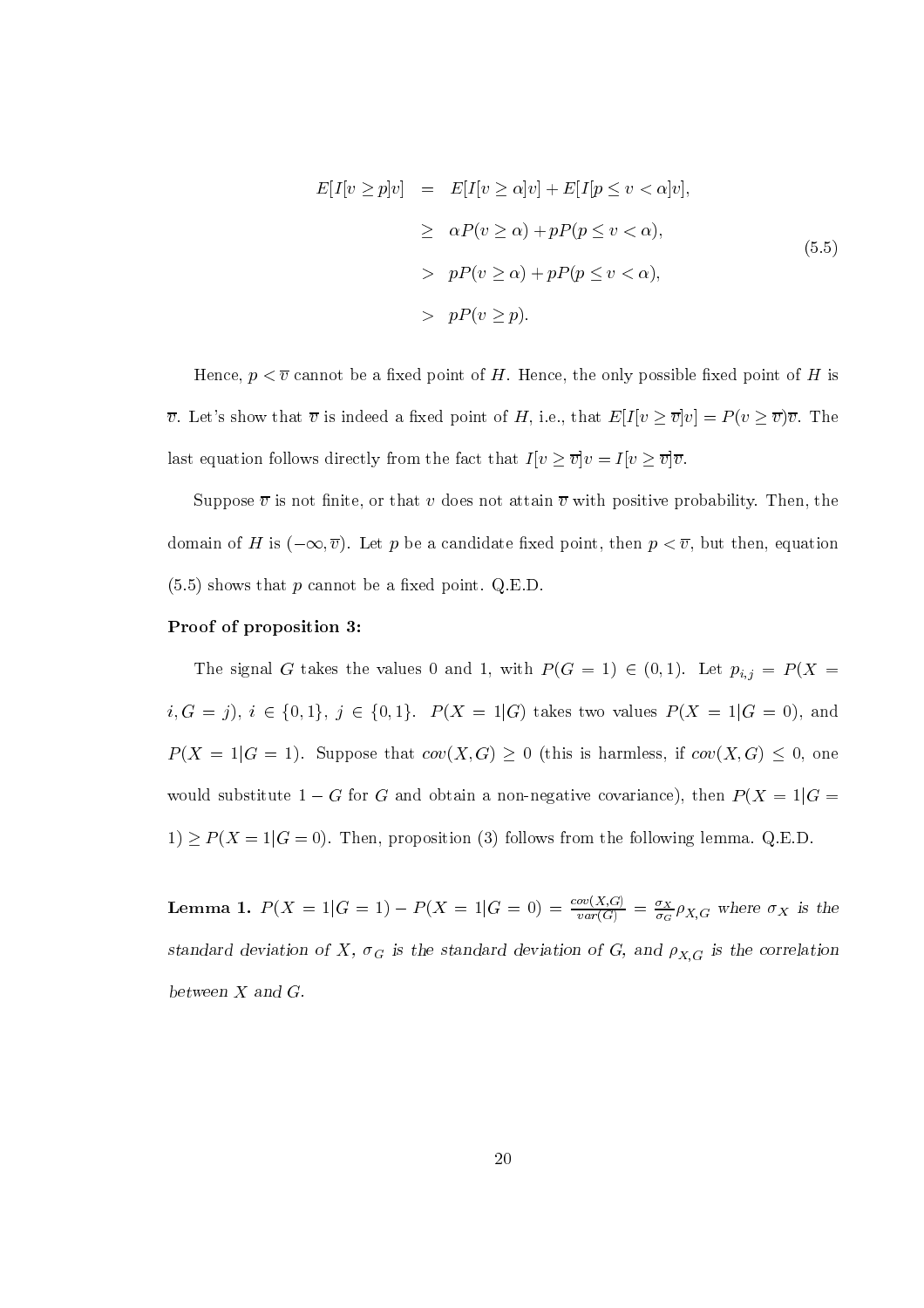#### Proof of Lemma:

$$
P(X = 1|G = 1) - P(X = 1|G = 0) = \frac{P(X=1, G=1)}{P(G=1)} - \frac{P(X=1, G=0)}{P(G=0)},
$$
  
= 
$$
\frac{P(G=0)P(X=1, G=1) - P(G=1)P(X=1, G=0)}{P(G=1)P(G=0)}.
$$
(5.6)

Now, note that  $var(G)=P(G=1)P(G=0),$  and that

$$
cov(X, G) = E[XG] - E[X]E[G],
$$
  
=  $P(X = 1, G = 1) - P(X = 1)P(G = 1),$   
=  $P(X = 1, G = 1) - [P(X = 1, G = 0) + P(X = 1, G = 1)]P(G = 1),$   
=  $P(G = 0)P(X = 1, G = 1) - P(G = 1)P(X = 1, G = 0).$  (5.7)

This shows that  $P(X = 1|G = 1) - P(X = 1|G = 0) = \frac{cov(X, G)}{var(G)}$ . Of course, as  $P(G = 1) \in$  $(0,1), \, var(G) \neq 0.$  Q.E.D.

#### Conditions for existence of an equilibrium in Glosten and Milgrom (1985)

The informed trader has a stochastic time discount factor, noted by  $\theta$ . If x is the true value of the asset and  $G$  is the informed trader's private signal, then his valuation is  $v = \theta E[x|G]$ . Glosten and Milgrom then assume the existence of prices a and b such that  $a = E[x|v \ge a]$  and  $b = E[x|v \le b]$ . However, if  $\theta$  is measurable with respect to G (i.e. the informed trader observes  $\theta$ ), then, equilibrium values of a and b may not always exist. If  $\theta$  is measurable and  $\theta \leq 1$ , then  $E[x|v \geq a] \geq E[\theta x|E[\theta x|G] \geq a]$ ; sup v is the only a such that  $a = E[\theta x | E[\theta x | G] \ge a]$  and consequently there may be no a such that  $a = E[x | v \ge a]$ . Hence, a necessary—and rather odd—condition for the existence of an equilibrium ask price is that  $\theta$  take values above 1 with positive probabilities, i.e., that the informed trader in some states of the world is willing to consume less if it means consuming later. (Conditions for the existence of a bid price can be derived in a similar way.) Assuming that  $\theta$  is not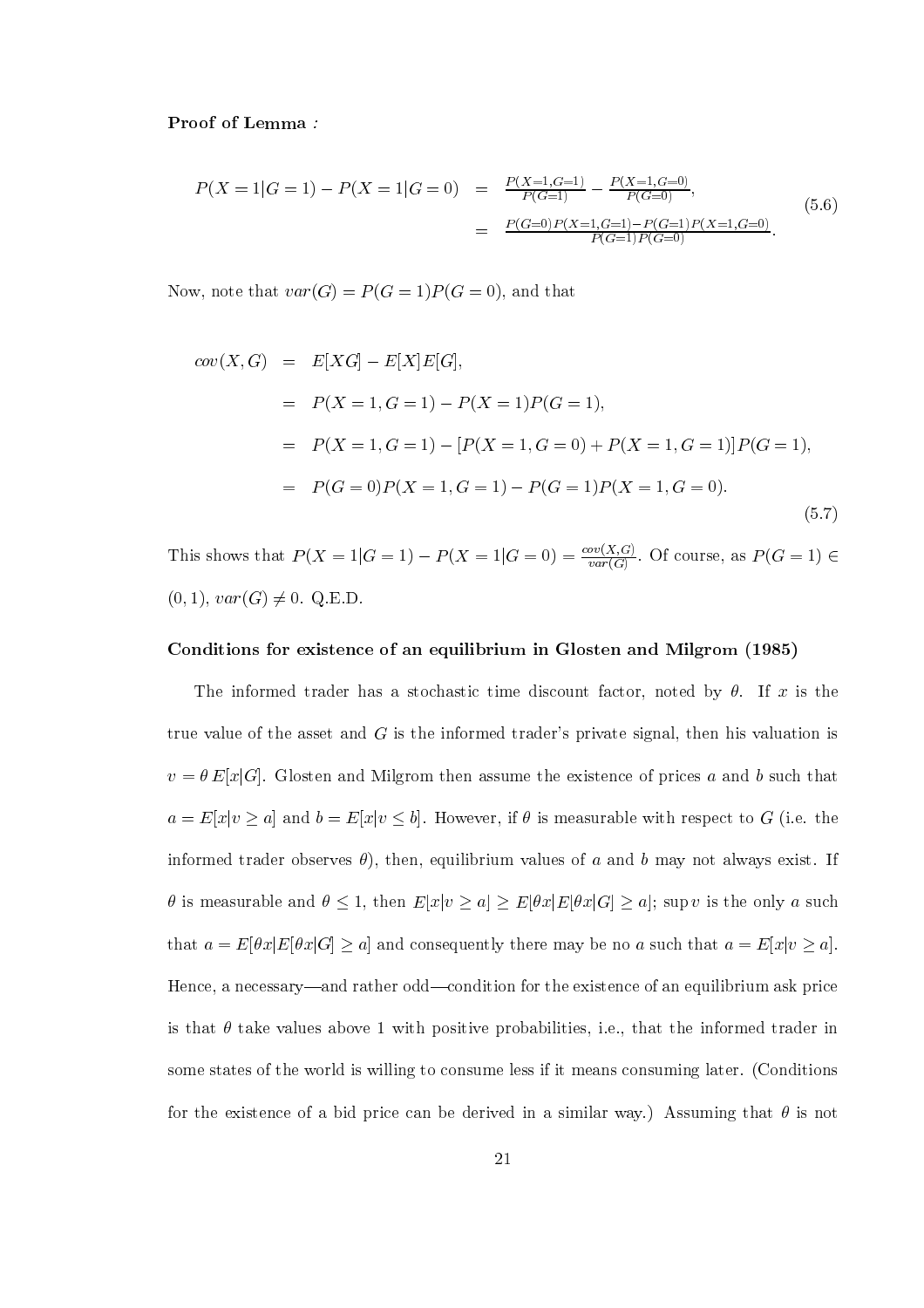measurable with respect to  $G$  means that the informed trader does not know at which rate he discounts time, which seems quite implausible.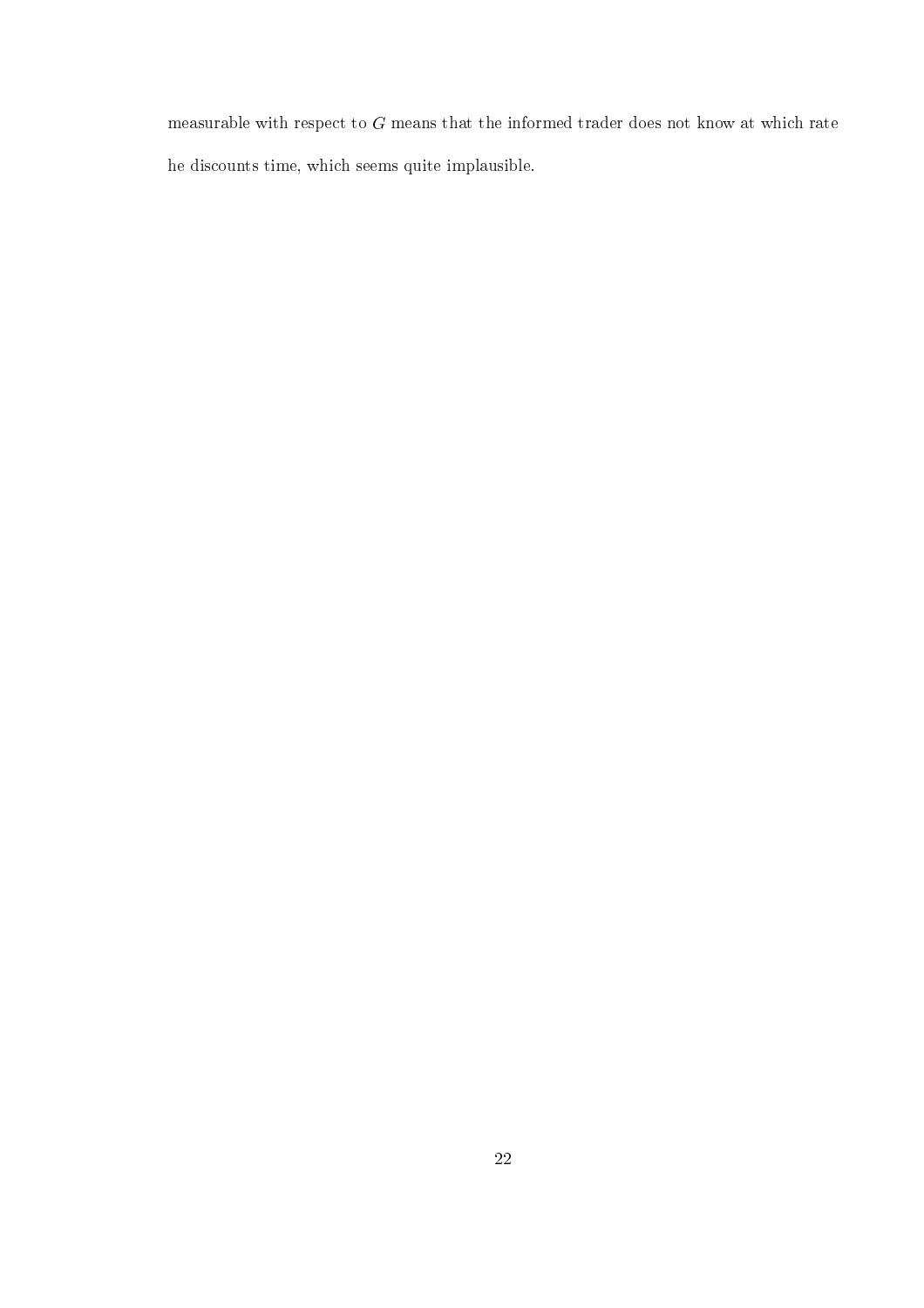# **References**

- <sup>[1]</sup> Bateman, Ian, Alistair Munro, Bruce Rhodes, Chris Starmer, and Robert Sugden (1997), "A Test of the Theory of Reference-Dependent Preferences," Quarterly Journal of Economics, Vol. 112, No. 2, pg. 479-505.
- [2] Bowman, David, Deborah Minehart, and Matthew Rabin (1999), "Loss Aversion in a Consumption-Savings Model," Journal of Economic Behavior and Organization, Vol. 38, No. 2, pg. 155-178.
- [3] Benartzi, Shlomo and Richard Thaler (1995), "Myopic Loss Aversion and the Equity Premium Puzzle," *Quarterly Journal of Economics*, Vol. 110, No. 1, pg. 73-92.
- $[4]$  Chatterjee K. and W.F. Samuelson  $(2001)$ , "Game Theory and the Practice of Bargaining," in Game Theory and Business Applications, K. Chatterjee and W.F. Samuelson (eds.), Kluwer Academic Publishers, Norwell, MA.
- <sup>[5]</sup> Franciosi, Robert, Praveen Kujal, Roland Michelitsch, Vernon Smith, and Gang Deng (1996), "Experimental Tests of the Endowment Effect," Journal of Economic Behavior and Organization, Vol. 30, No. 2, pg.  $213-226$ .
- $[6]$  Glosten, L. R. and P. R. Milgrom  $(1985)$ , "Bid, Ask and Transaction Prices in a Specialist Market with Heterogeneously Informed Traders," Journal of Financial Economics, Vol. 14, pg. 71-100.
- [7] Hoorens, Vera, Nicole Remmers, and Kamieke van-de-Riet (1999), "Time Is an Amazingly Variable Amount of Money: Endowment and Ownership Effects in the Subjective Value of Working Time," Journal of Economic Psychology, Vol. 20, No. 4, pg. 383-405.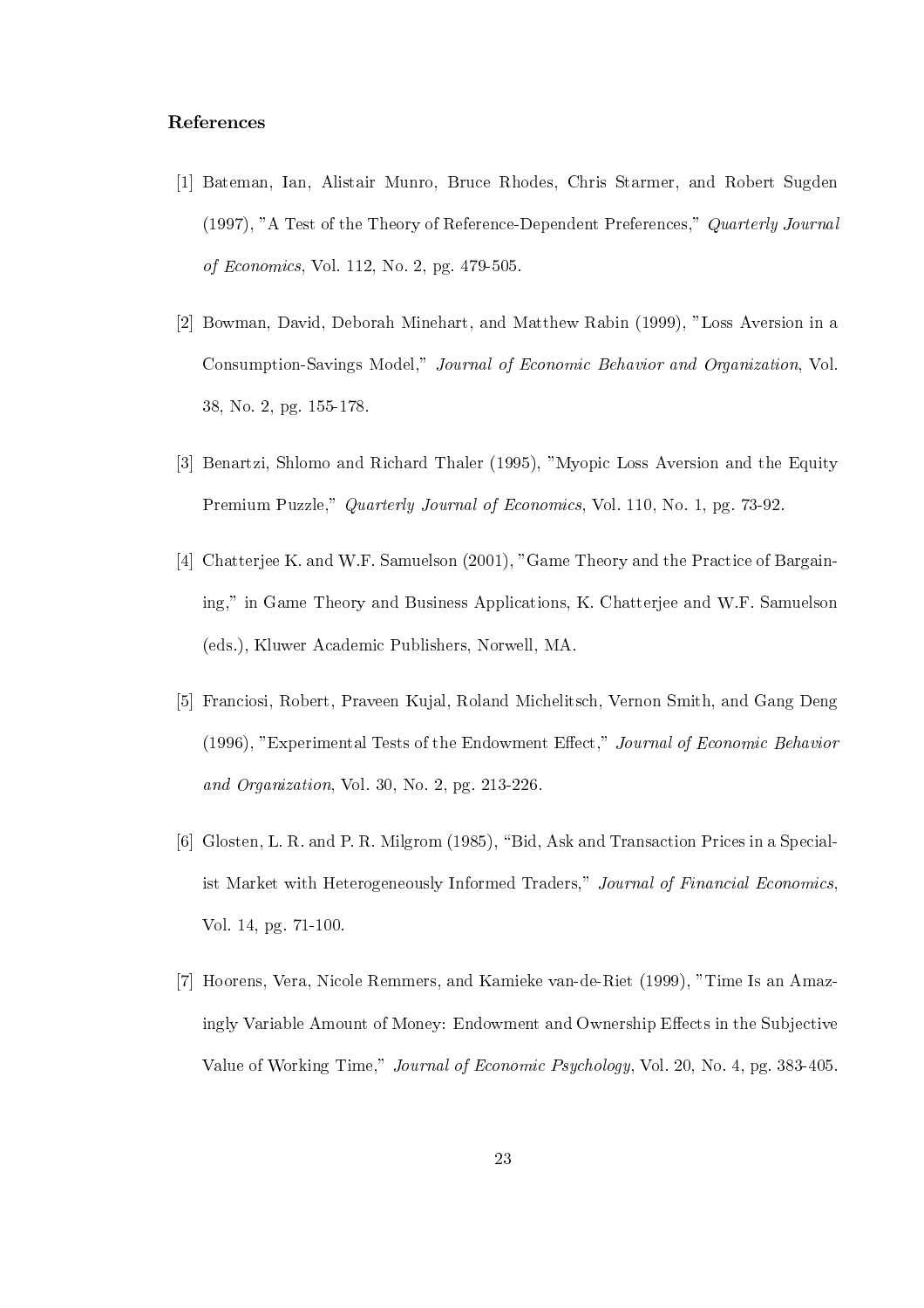- [8] Jones-Lee M. W., M. Hammerton, and P. R. Philips (1985), "The Value of Safety: Results of a National Sample Survey," The Economic Journal, Vol. 95 pg. 49-72.
- [9] Kahneman Daniel, Jack L. Knetsch, and Richard Thaler (1990), "Experimental Tests on the Endowment Effect, and the Coase Theorem, " Journal of Political Economy, Vol. 98, No. 6, pg. 1325-1348.
- $[10]$  Kahneman Daniel, Jack L. Knetsch, and Richard Thaler  $(1991)$ , The Endowment Effect, Loss Aversion, and Status Quo Bias," Journal of Economic Perspectives, Vol. 5, No. 1, pg. 193-206.
- [11] Kahneman Daniel, and Amos Tversky (1979), " Prospect Theory: An Analysis of Decision under Risk," Econometrica, 47, page.
- [12] Kreps, David (1977), "A Note on Fulfilled Expectation's Equilibria" Journal of Economic Theory, Vol.  $14$ , pg.  $32-43$ .
- [13] Milgrom, P.R. and Nancy Stokey (1982), "Information, Trade and Common Knowledge." *Journal of Economic Theory*, Vol. 26, No. 1, pg. 17-27.
- [14] Olsen, Robert (1997), "Prospect Theory as an Explanation of Risky Choice by Professional Investors: Some Evidence," Review of Financial Economics, Vol. 6, No. 2, pg. 225-32.
- [15] Samuelson, William and Richard Zeckhauser (1988), "Status Quo Bias in Decision Making," Journal of Risk and Uncertainty, Vol. 1, pg. 7-59.
- [16] Thaler, Richard  $(1980)$ , "Toward a Positive Theory of Consumer Choice," Journal of Economic Behavior and Organization, Vol. 1 pg. 39-60.